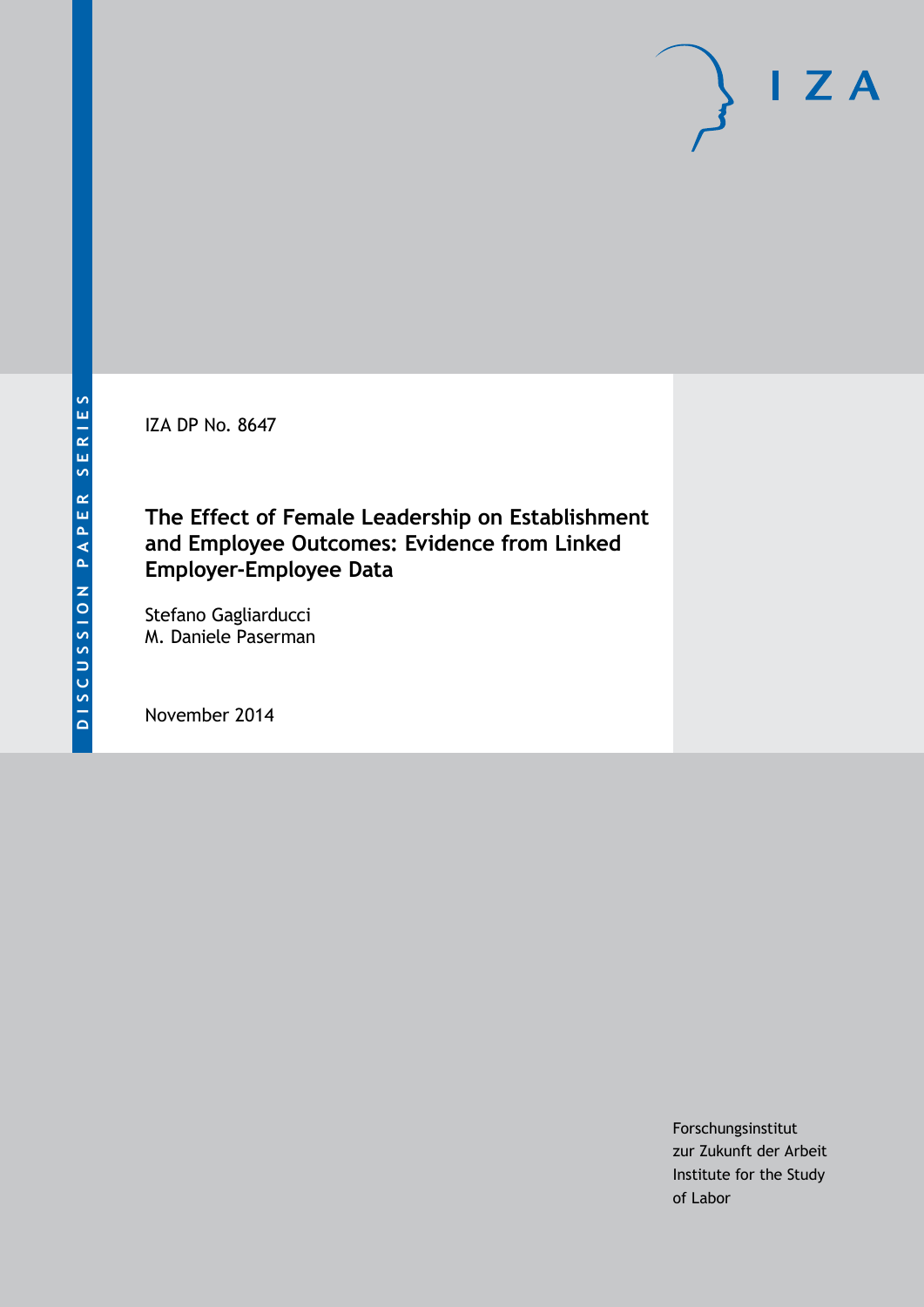# **The Effect of Female Leadership on Establishment and Employee Outcomes: Evidence from Linked Employer-Employee Data**

### **Stefano Gagliarducci**

*University of Rome Tor Vergata and IZA*

#### **M. Daniele Paserman**

*Boston University, NBER, CEPR and IZA*

Discussion Paper No. 8647 November 2014

IZA

P.O. Box 7240 53072 Bonn **Germany** 

Phone: +49-228-3894-0 Fax: +49-228-3894-180 E-mail: [iza@iza.org](mailto:iza@iza.org)

Any opinions expressed here are those of the author(s) and not those of IZA. Research published in this series may include views on policy, but the institute itself takes no institutional policy positions. The IZA research network is committed to the IZA Guiding Principles of Research Integrity.

The Institute for the Study of Labor (IZA) in Bonn is a local and virtual international research center and a place of communication between science, politics and business. IZA is an independent nonprofit organization supported by Deutsche Post Foundation. The center is associated with the University of Bonn and offers a stimulating research environment through its international network, workshops and conferences, data service, project support, research visits and doctoral program. IZA engages in (i) original and internationally competitive research in all fields of labor economics, (ii) development of policy concepts, and (iii) dissemination of research results and concepts to the interested public.

<span id="page-1-0"></span>IZA Discussion Papers often represent preliminary work and are circulated to encourage discussion. Citation of such a paper should account for its provisional character. A revised version may be available directly from the author.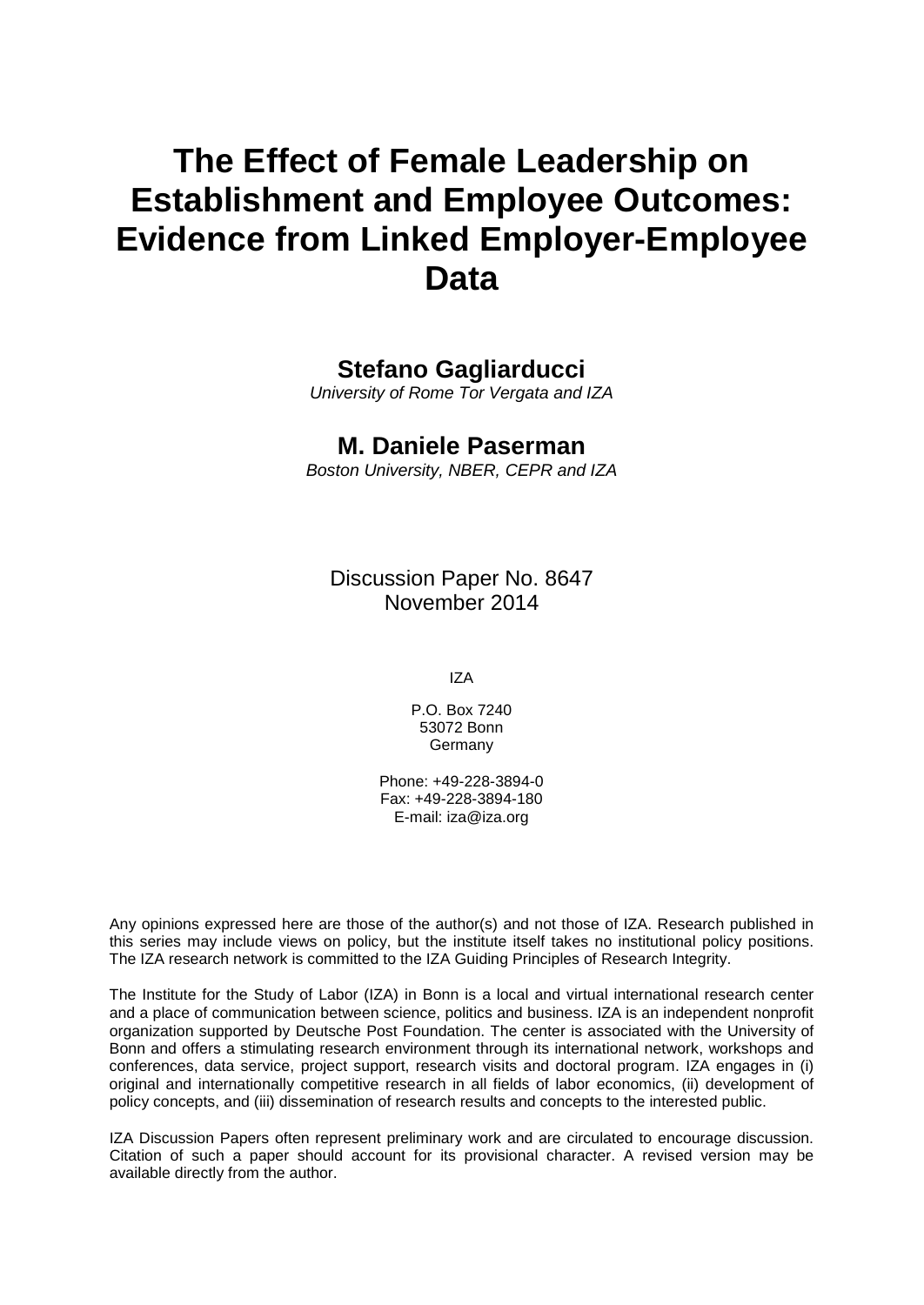IZA Discussion Paper No. 8647 November 2014

# **ABSTRACT**

### **The Effect of Female Leadership on Establishment and Employee Outcomes: Evidence from Linked Employer-Employee Data[\\*](#page-1-0)**

In this paper we use a large linked employer-employee data set on German establishments between 1993 and 2012 to investigate how the gender composition of the top layer of management affects a variety of establishment and worker outcomes. We use two different measures to identify the gender composition of the top layer based on direct survey data: the fraction of women among top managers, and the fraction of women among working proprietors. We document the following facts: a) There is a strong negative association between the fraction of women in the top layer of management and several establishment outcomes, among them business volume, investment, total wage bill per worker, total employment, and turnover; b) Establishments with a high fraction of women in the top layer of management are more likely to implement female-friendly policies, such as providing childcare facilities or promoting and mentoring female junior staff; c) The fraction of women in the top layer of management is also negatively associated with employment and wages, both male and female, full-time and part-time. However, all of these associations vanish when we include establishment fixed effects and establishment-specific time trends. This reveals a substantial sorting of female managers across establishments: small and less productive establishments that invest less, pay their employees lower wages, but are more femalefriendly are more likely to be led by women.

JEL Classification: D22, J16, J70, M50

Keywords: gender, firm performance, employer-employee data

Corresponding author:

M. Daniele Paserman Department of Economics Boston University 270 Bay State Road Boston, MA, 02215 USA E-mail: [paserman@bu.edu](mailto:paserman@bu.edu)

We would like to thank two anonymous referees, seminar participants at the AFA 2014 Meeting, the IZA Workshop on Gender Convergence 2014 and Mills-Bocconi, for their insightful comments.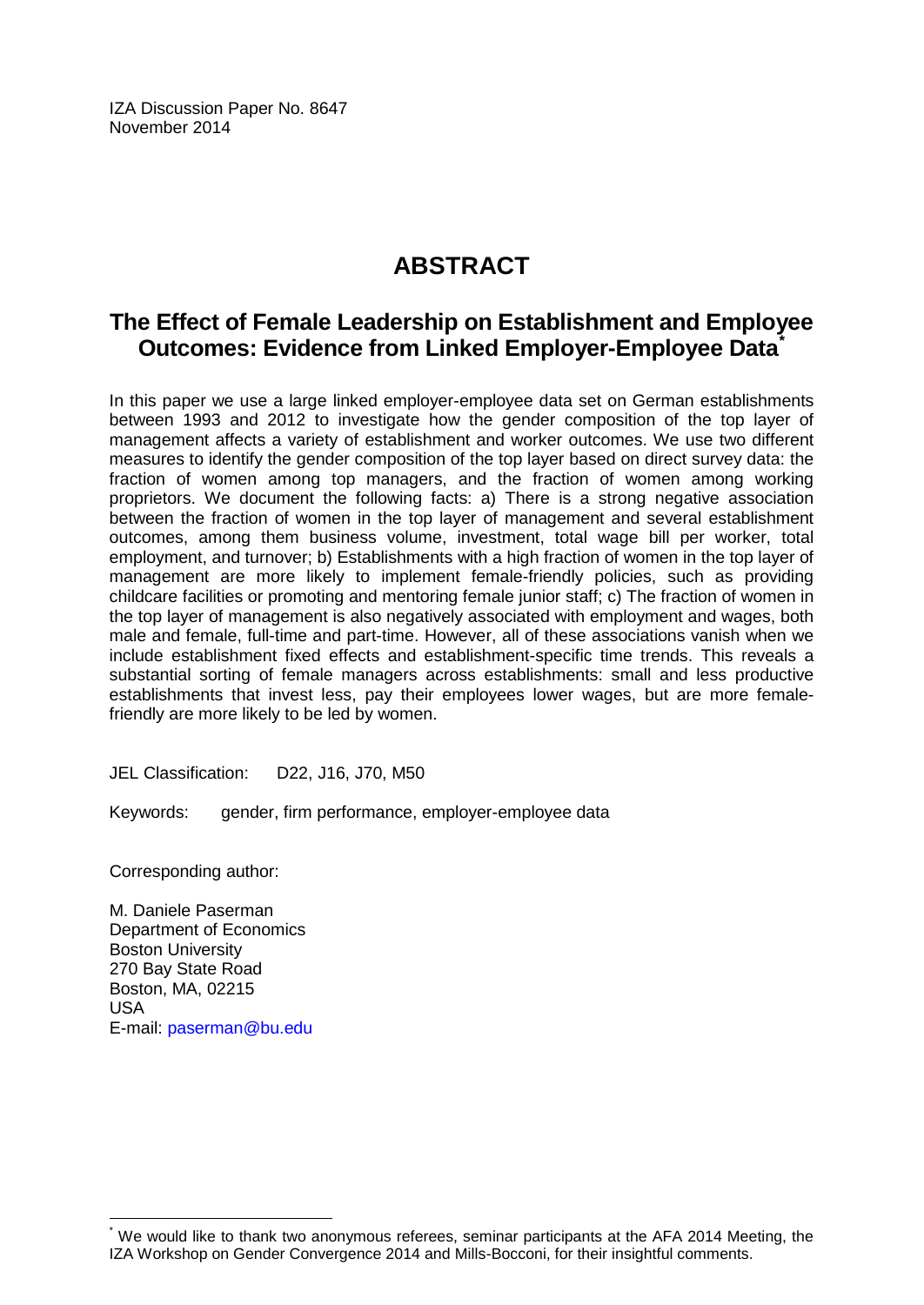# 1 Introduction

Despite large increases in female labor force participation rates over the past five decades, women are still substantially underrepresented in top leadership positions in the corporate world. Nevertheless, the numbers have been steadily increasing: the share of women among top corporate officers of Fortune 500 companies has risen from 8.7% in 1995, to 15.7% in 2008.<sup>1</sup> It is reasonable to expect that this trend will continue in the foreseeable future, as the gender gap in educational attainment (favoring women) continues to grow (Goldin et al., 2006), and the share of women attending and graduating from business schools now approaches 50%.<sup>2</sup>

It is natural to ask what effect the increasing representation of women at the top can have on firm outcomes. A growing literature, following Bertrand and Schoar (2003) has shown that individual manager characteristics matter for firm performance. While most of the literature has focused on management style or specific attitudes of top managers (such as risk aversion), only a limited number of studies in the economics literature have looked explicitly at the effect of gender on firm's outcomes. Women advocacy groups often make the claim that a more diverse leadership can achieve better performance for the firm by leveraging to the full extent the available talent pool.<sup>3</sup> One important dimension in which the gender of the leadership may affect outcomes is in wage policies. If the gender gap in wages is at least in part due to discriminatory behavior by (mostly male) executives, one would expect that a higher representation of women in the top echelons of management would

<sup>1</sup>Source: <http://www.catalyst.org/knowledge/women-corporate-officers-fortune-500>. The Census of Corporate Officers and Top Earners of Fortune 500 Companies has been conducted annually since 1996 by Catalyst, a non-profit organization with a mission to expand the opportunities of women and business.

<sup>2</sup>NCES, Digest of Education Statistics, 2012. See also Bertrand et al. (2010). Recent figures, however, show that this progress may have stalled after years of accelerating ("An Elusive Jackpot: Riches Come to Women as C.E.O.s, but Few Get There", The New York Times, June 7, 2014).

<sup>&</sup>lt;sup>3</sup>For example, in her best-selling book *Lean In*, Sheryl Sandberg (2013) writes that "...The laws of economics and many studies of diversity tell us that if we tapped the entire pool of human resources and talent, our collective performance would improve."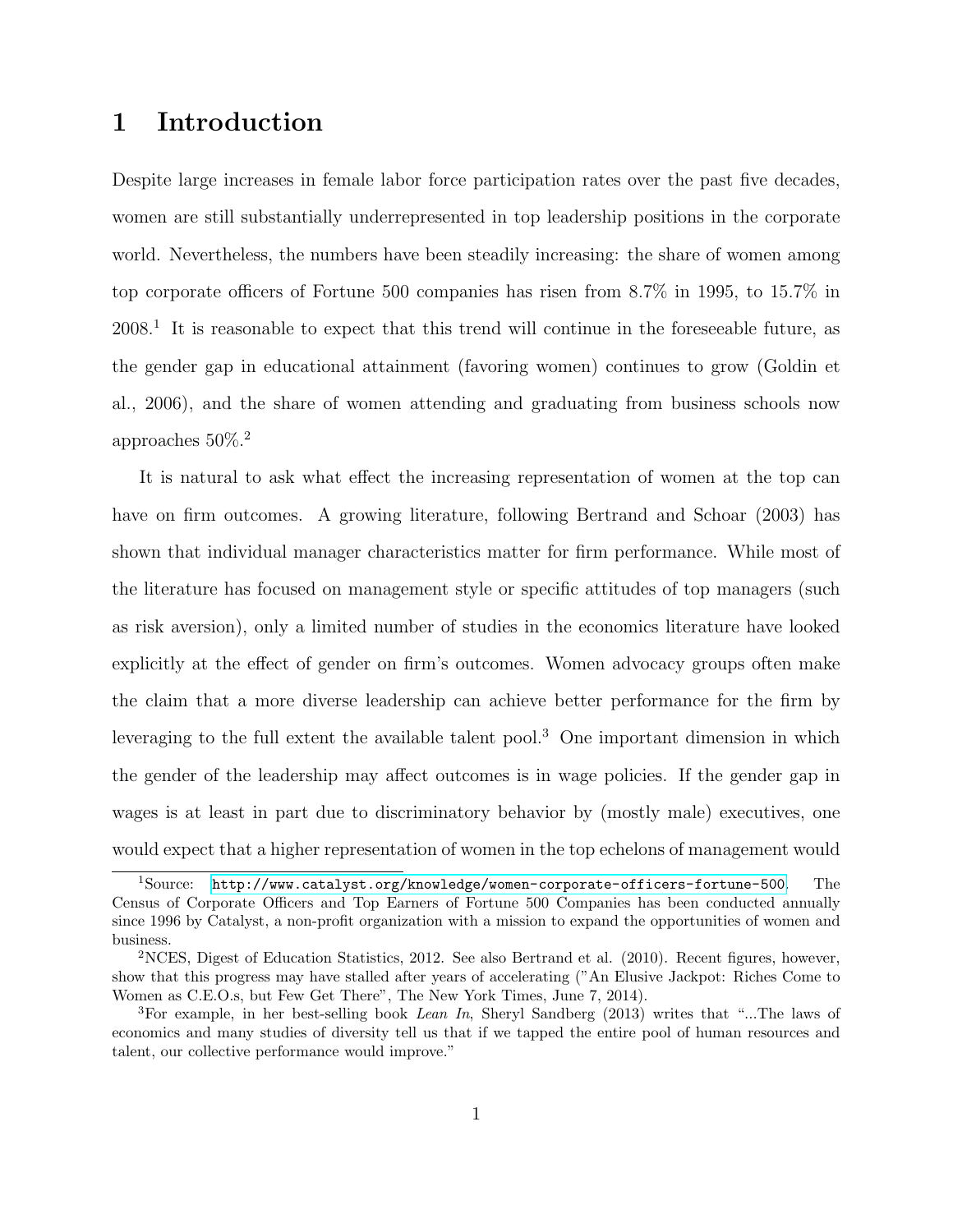lead to a narrowing of the gender pay gap, and more opportunities for the advancement of women inside the firm hierarchy. Alternatively, female executives, being more attuned to the needs of female employees, may be more likely to promote female friendly policies, such as provision of child care or specific mentoring programs.<sup>4</sup>

The goal of this paper is to explicitly investigate how the gender composition of the top layer of management affects firm and employee outcomes. To this purpose, we use a large linked employer-employee data set on German establishments between 1993 and 2012. The longitudinal nature of the data set allows us to control for the most obvious source of bias deriving from the nonrandom allocation of women to top leadership positions, by estimating models with a rich dynamic structure of firm unobservables. Moreover, the linked employer-employee nature of the data means that we can look at both establishment outcomes, such as business volume, investments, and specific policies targeted at women; and detailed employee-level outcomes, such as employment and wages by full-time/parttime status.

The main findings can be summarized as follows: a) There is a strong negative association between the fraction of women in the top layer of management and several establishment outcomes, among them business volume, investment, the total wage bill per worker, total employment, and turnover; b) Establishments with a high fraction of women in the top layer of management are more likely to implement female-friendly policies, such as providing childcare facilities or promoting and mentoring female junior staff; c) The fraction of women in the top layer of management is also negatively associated with employment and wages, both male and female, full-time and part-time. However, all of these associations vanish

<sup>&</sup>lt;sup>4</sup>It is not obvious, however, that the gender of the leadership should have any effect on firm outcomes: the neoclassical view of the firm assumes that "top managers are homogeneous and selfless inputs into the production process" (Bertrand and Schoar, 2003, p. 1173), and therefore, even if executives differ in their preferences or attitudes because of their gender, this will have no effect on firm policies or outcomes. By contrast, standard agency models acknowledge that the objectives of managers and shareholders may not necessarily be aligned, and therefore personal manager characteristics may have an effect on their decisions.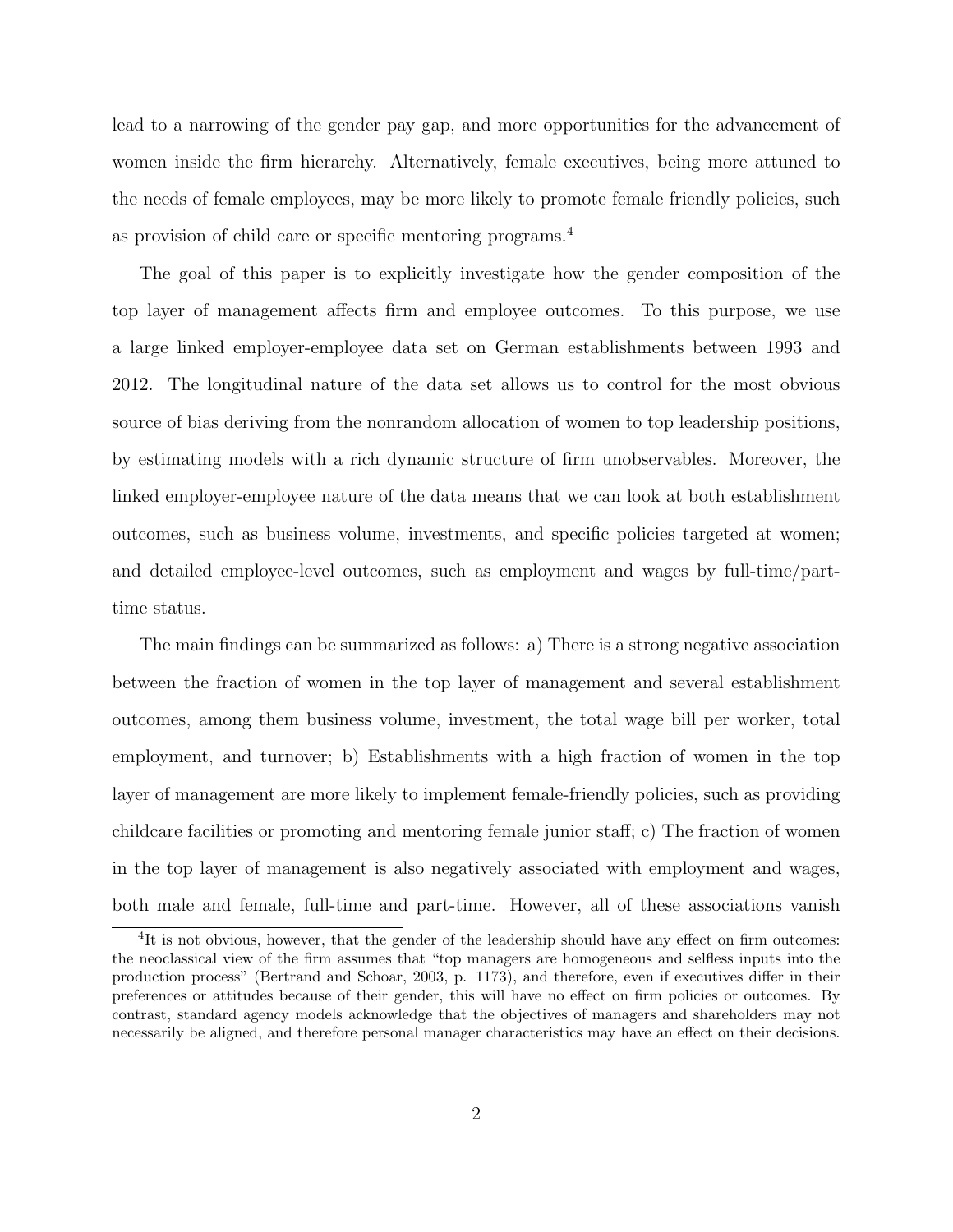when we include establishment fixed effects and specific time trends, suggesting no causal link between women's representation in top management and establishment outcomes. Instead, there appears to be substantial sorting of female managers across establishments: small and less productive establishments that invest less, pay their employees lower wages, but are more female-friendly are more likely to be led by women.

The results are mostly inconsistent with simple theories of labor market discrimination, which would predict that, if women have less discriminatory tastes toward other women, then a higher fraction of women in leadership positions would lead to improved relative employment and wage outcomes, as well as to higher productivity. We also find no evidence that women in leadership positions implement policies that would be more friendly to female employees. These figures are broadly in line with much of the previous literature, which has tended to find mostly zero or negative effects of female leadership on firm performance (Bertrand et al., 2014).

The rest of the paper is organized as follows. In Section [2,](#page-5-0) we review the related literature. In Section [3,](#page-9-0) we describe the data. In Section [4,](#page-13-0) we describe the econometric framework and discuss the conditions under which this design identifies a parameter of interest. In Section [5](#page-15-0) we present the main results and discuss possible interpretations to our findings. We conclude with Section [6.](#page-22-0)

### <span id="page-5-0"></span>2 Literature Review

There is by now a growing body of literature in economics that looks at the relationship between the fraction of women in the top echelons of firms' hierarchies and a variety of firm outcomes. The studies differ in the types of firms under analysis, in the definition of female leadership, and in the main outcomes of interest. The studies can be broadly grouped in two categories: those that focus on corporate outcomes such as profits, investment, stock returns,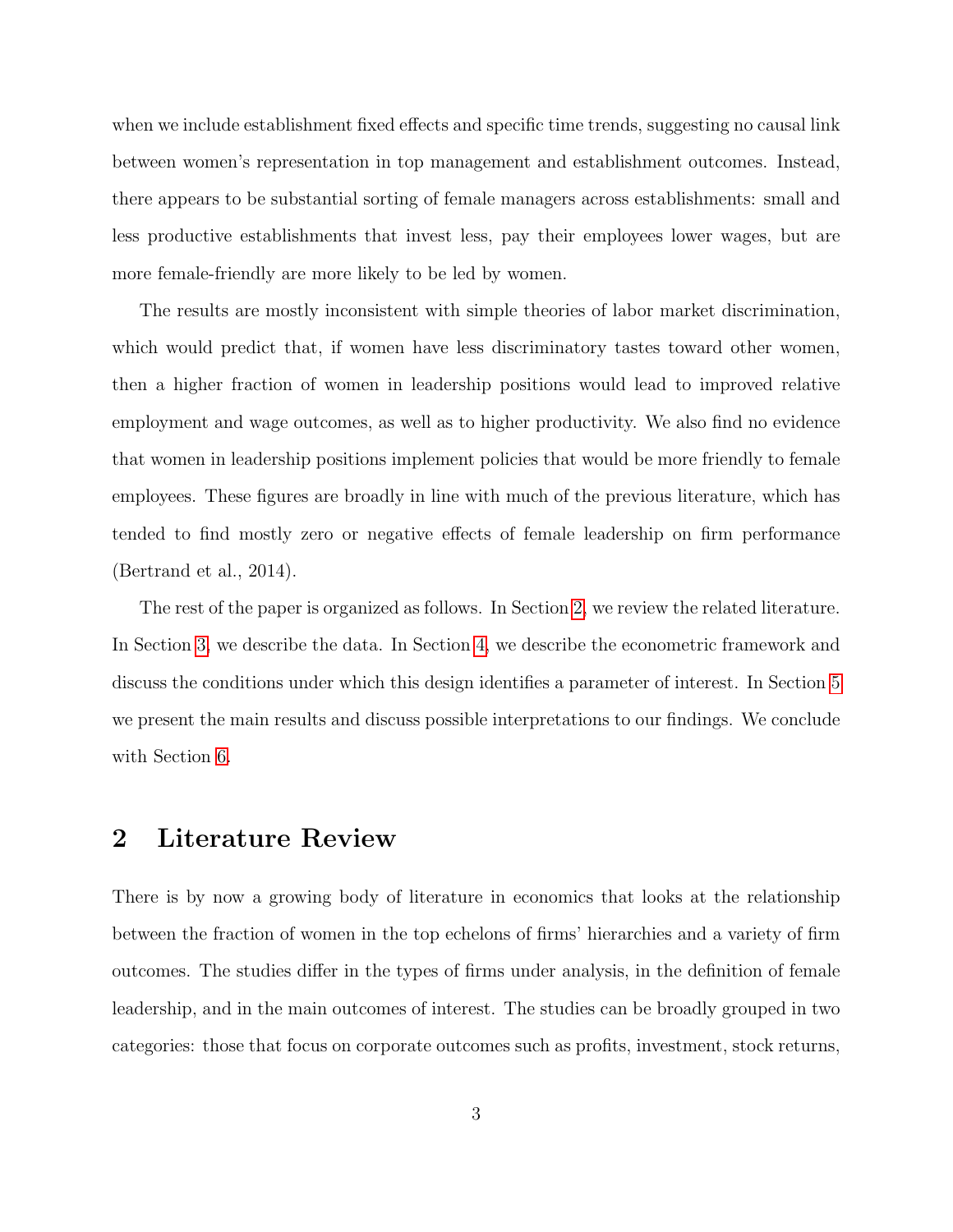and Tobin's Q, and those that focus more on employee outcomes. Within the first category, we can further distinguish between those that analyze specifically the effects of women in top executive positions, and those that instead focus more on issues of governance, and the role of women among the board of directors. Within this latter category, the studies that exploit the imposition of a gender quota in Norwegian listed firms deserve a special mention. A summary of some of the most prominent studies in this literature is presented in Table 1. The Table highlights how these differ in terms of the characteristics of the sample, the definition of female leadership, the outcomes of interest, and the methodology used. In what follows we discuss these studies more at length.

One of the first studies that investigates the effects of female leadership on firm performance is Wolfers (2006). He uses a combination of OLS and matching methods and finds no evidence of systematic differences in excess returns to holding S&P stock of female-headed companies. Smith et al. (2006), using both OLS and IV methods (where the fraction of women in top management is instrumented by the education of male CEO's wives), find that the proportion of women in top management jobs tend to be positively associated with firm performance in a panel of large Danish firms, but the association becomes largely insignificant once one controls for firm fixed effects. Amore et al. (2013) find that only the joint presence of women in CEO and governance positions significantly improves firm performance in a sample of family-controlled firms in Italy.<sup>5</sup> Using a subset of the data that we use in this paper, Laible (2013) finds a slight negative correlation between the proportion of women in top management and establishment performance. In a slightly different vein, Parrotta and Smith (2013) document the existence of a negative association between female CEO and the variability of firm outcomes, in line with the experimental evidence that women typically exhibit higher risk aversion than men (Croson and Gneezy, 2009).

<sup>5</sup>Gagliarducci and Paserman (2012) also find important interaction effects between the gender of the leader and that of the immediate subordinates in the political arena.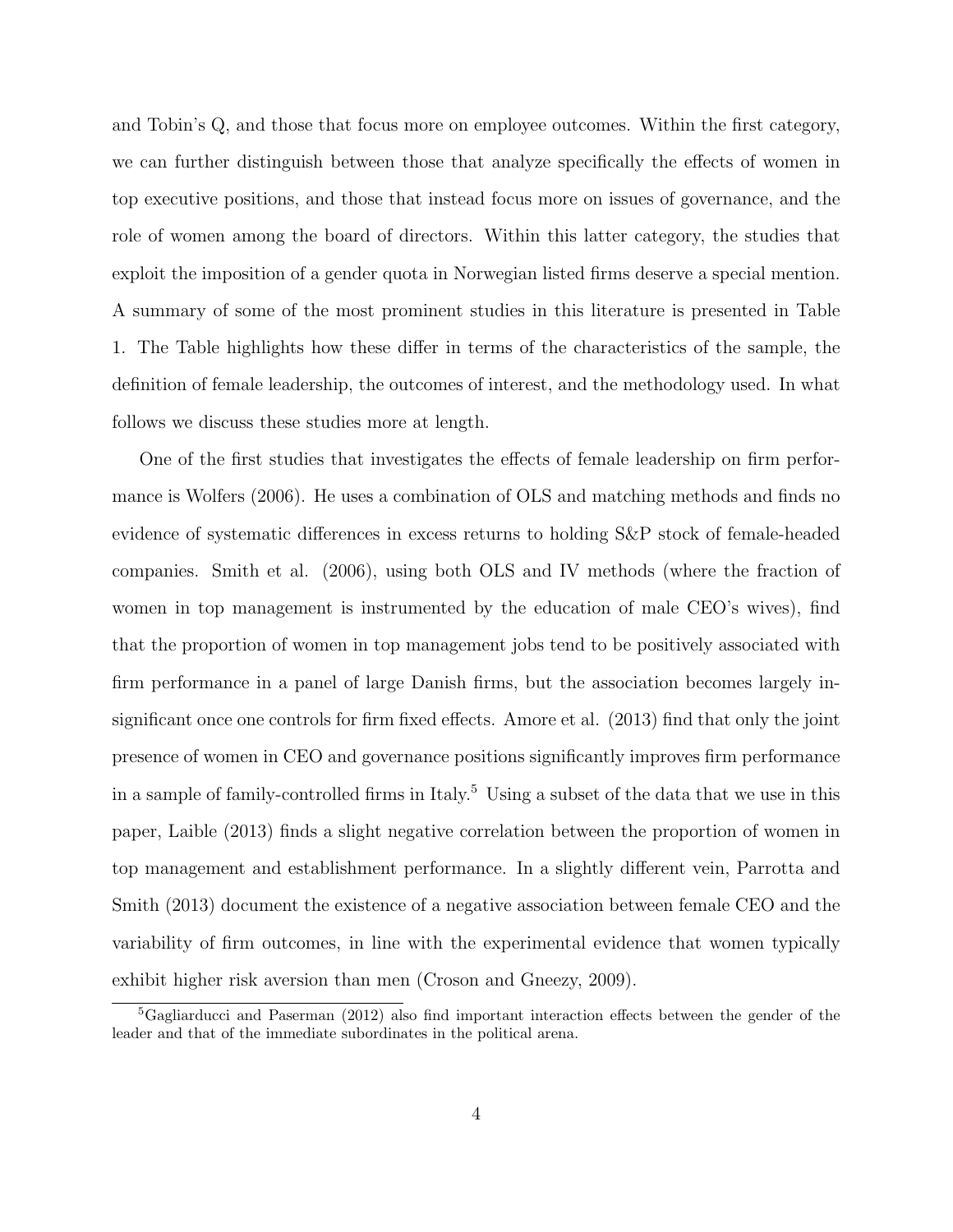The second set of studies focuses more on firm governance, and in particular on the role women in the board of directors. Adams and Ferreira (2009) find that, in a sample of US firms, female directors have better attendance and do more monitoring but gender diversity has a negative effect on firm performance. These results are robust to instrumenting the fraction of women directors with the fraction of male directors that are connected (through other boards) with female directors. Adams and Funk (2012) document that female and male board directors differ in their core values and risk attitudes, but in ways that diverge from gender differences in the general population. For example, female directors are more universally concerned and less power oriented, but they are also more risk-loving than their male counterparts.

More recently, various authors have examined the introduction in Norway of gender quotas on executive boards. The Norwegian reform, which was enacted in December 2003, required all public limited liability companies to have at least 40% of board directors from each gender within two years of the passage of the law. Ahern and Dittmar (2012) found that affected firms (i.e., firms that were induced by the law to substantially increase the representation of women on their board) experienced a significant drop in stock prices at the time of the announcement of the law, and that firm performance, as measured by Tobin's Q, was also negatively affected. They also found evidence that newly appointed female board members were on average less experienced. Matsa and Miller (2013) also found a decrease in profits and assets, as well as an increase in employment and labor costs in "treated" firms. However, it should be noted that a substantial fraction of limited-liability companies switched their legal status after the enactment of the law, making them no longer subject to the gender quota, and thus introducing potential survivor bias in the analysis of the reform.

On the whole, the literature on firm performance finds little evidence of a positive effect of female leadership on firm outcomes, with some studies in fact finding evidence of negative effects. Even when the effects are positive, the results are sometimes qualified, and not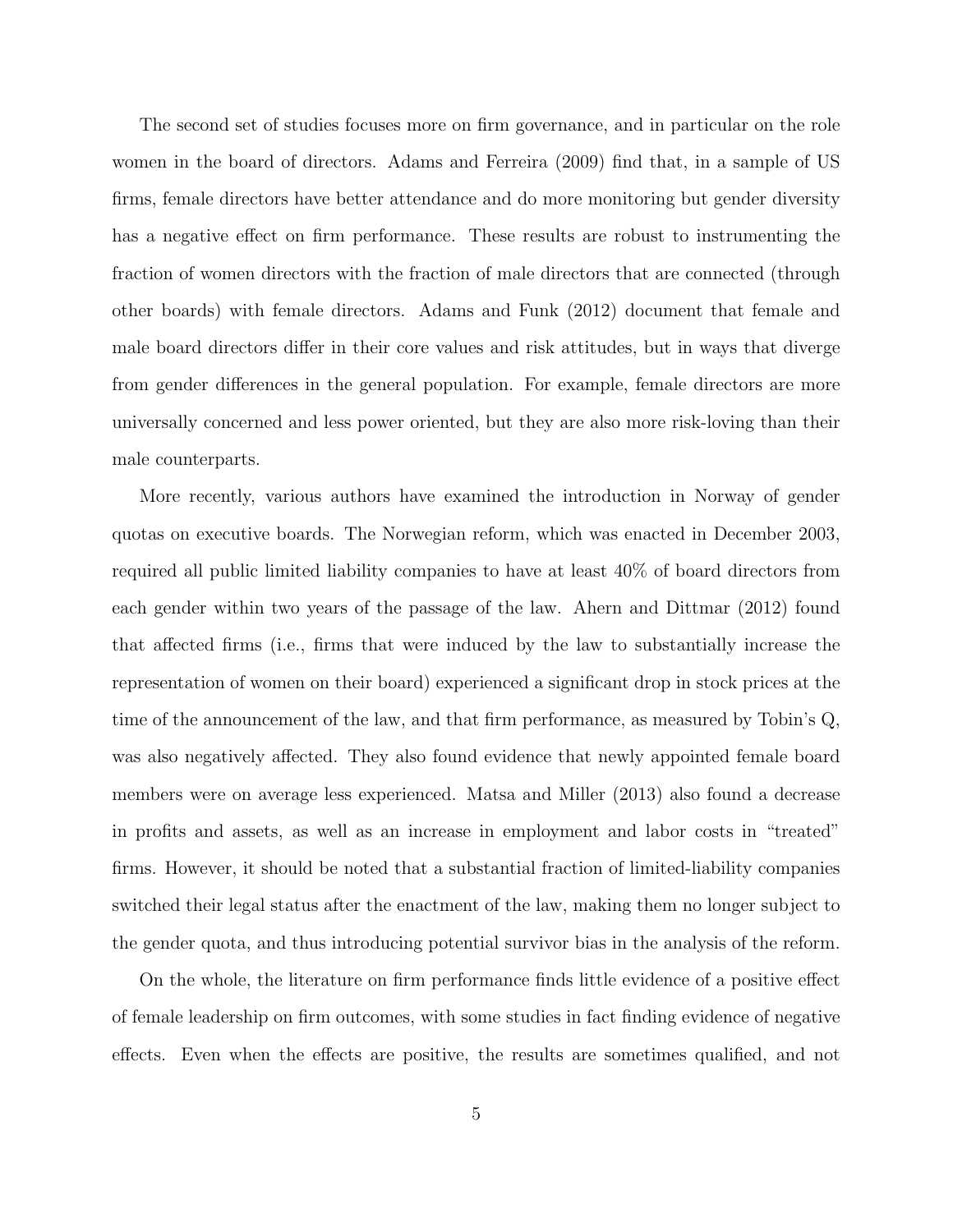always robust to econometric methods that account more credibly for potential endogeneity of the female leadership variable.

A more limited number of studies have looked instead at the effect of the gender composition of top management on the level and distribution of employee wages. Flabbi et al. (2013) use a matched employer-employee data set on Italian manufacturing firms and a fixed effects identification strategy to show that the interaction between female leadership and female workers at the firm has a positive significant impact on sales, value added and TFP per worker. Moreover, they document that female leadership leads to wage increases for women at the top of the wage distribution, and wage decreases for women at the bottom. They interpret their results in terms of a simple model of statistical discrimination, in which an inefficient gender allocation across the firm is only corrected when female leadership takes over. Cardoso and Winter-Ebmer (2007) use Portuguese firm-level data and a fixed effects strategy, and find that, while a higher share of females in a firm corresponds to lower wages for both female and male workers, female workers benefit from higher wages in female-led firms than in male-led firms. Tate and Yang (2014) also find some indirect evidence on the effect of female leadership on the gender gap: following a plant closure, female wages drop by substantially less if they move to a new firm with a higher fraction of female managers. However, in the context of the Norwegian reform, Bertrand et al. (2014) find essentially no effect of female board members on the fraction of women at various points of the wage distribution (with the exception of the top 5 earners), and no effect on the gender gap. Finally, Matsa and Miller (2014) use a sample of privately owned US firms to look at employment outcomes. They find that female ownership is associated with smaller workforce reductions during the Great Recession.

With respect to this literature, our contribution is threefold. First, our sample is representative of the universe of establishments in Germany, and therefore we are not limited to the analysis of establishments of a specific sector, size, or legal form; moreover, the fact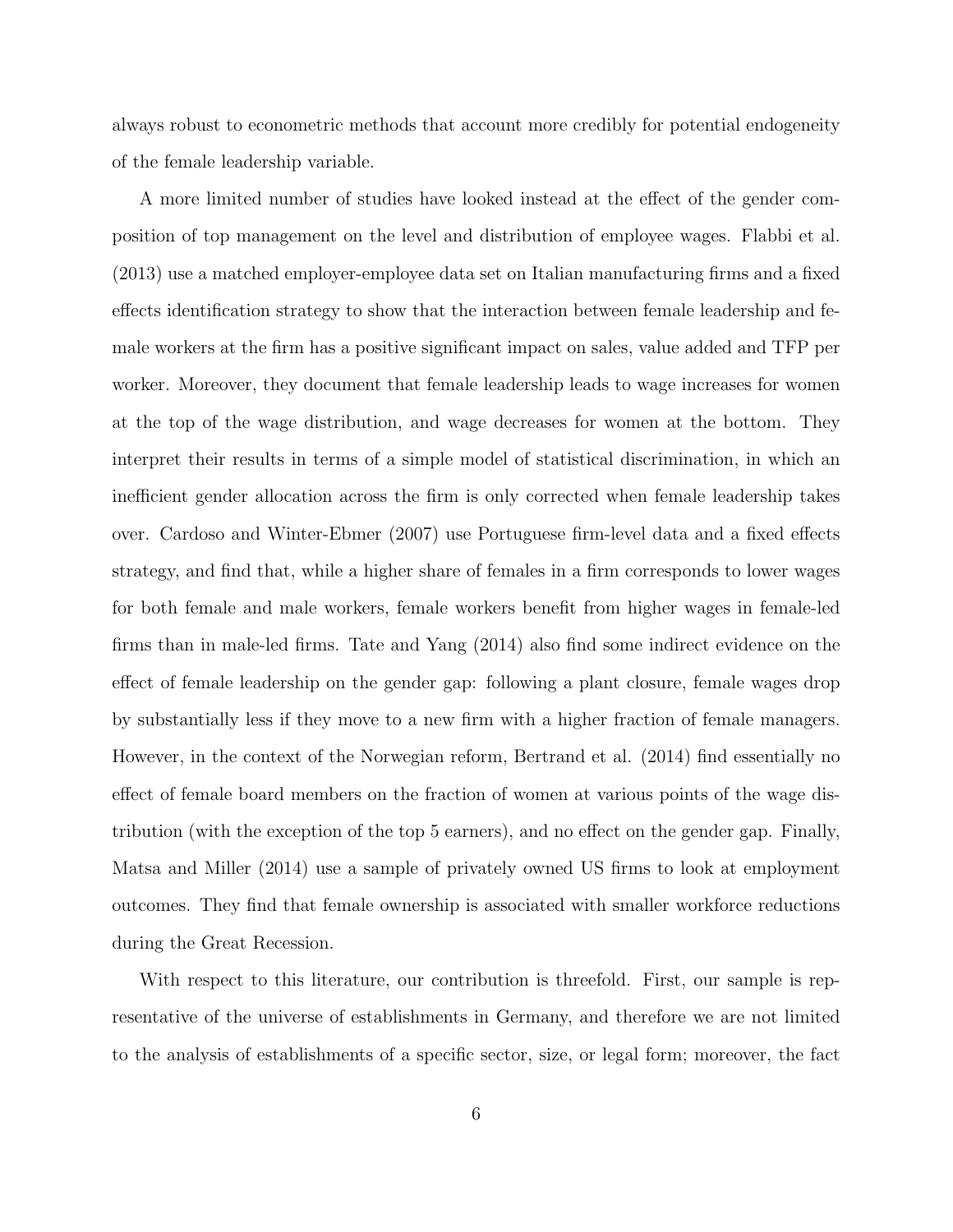that we observe also a large number of small and medium-sized establishments implies that the fraction of women in top management is relatively high. Second, the linked employeremployee nature of our data means that we are able to observe both establishment outcomes (such as sales, investments), and employee outcomes (such as employment and wages). One of the distinct features of our study is that we also have unique information on the implementation of female-friendly personnel policies. Having the complete roster of the firms' employees allows us to look specifically at the outcomes of employees who are not part of top management. Third, the long nature of our panel (some firms are observed continuously for almost 20 years) allows us to specify a rich dynamic structure for the error term in our econometric specification. In particular, controlling for establishment-specific time trends allows us to control for any time-varying unobserved patterns that may play a key role in determining establishment and employee outcomes, and are also correlated with the fraction of women in top management. Much of the existing literature used instead a simple fixed effects strategy; an IV strategy with instruments whose orthogonality with respect to time-varying unobservables at the firm level may not always be justified; or exploited the natural experiment induced by the imposition of gender quotas in Norway, effectively obtaining identification from the variation in the share of women in the board of directors prior to the reform. We therefore view our approach as complementary to the existing literature.

### <span id="page-9-0"></span>3 Data

The IAB Establishment Panel is an annual representative survey of German establishments that has been conducted by the IAB (Institute for Employment Research - *Institut fur* Arbeitsmarkt und Berufsforschung) since 1993 (and since 1996 in East Germany). It gathers yearly information for about 4,000-16,000 establishments on employment, business policy, investments, personnel structure, wages, and general company information. Each wave has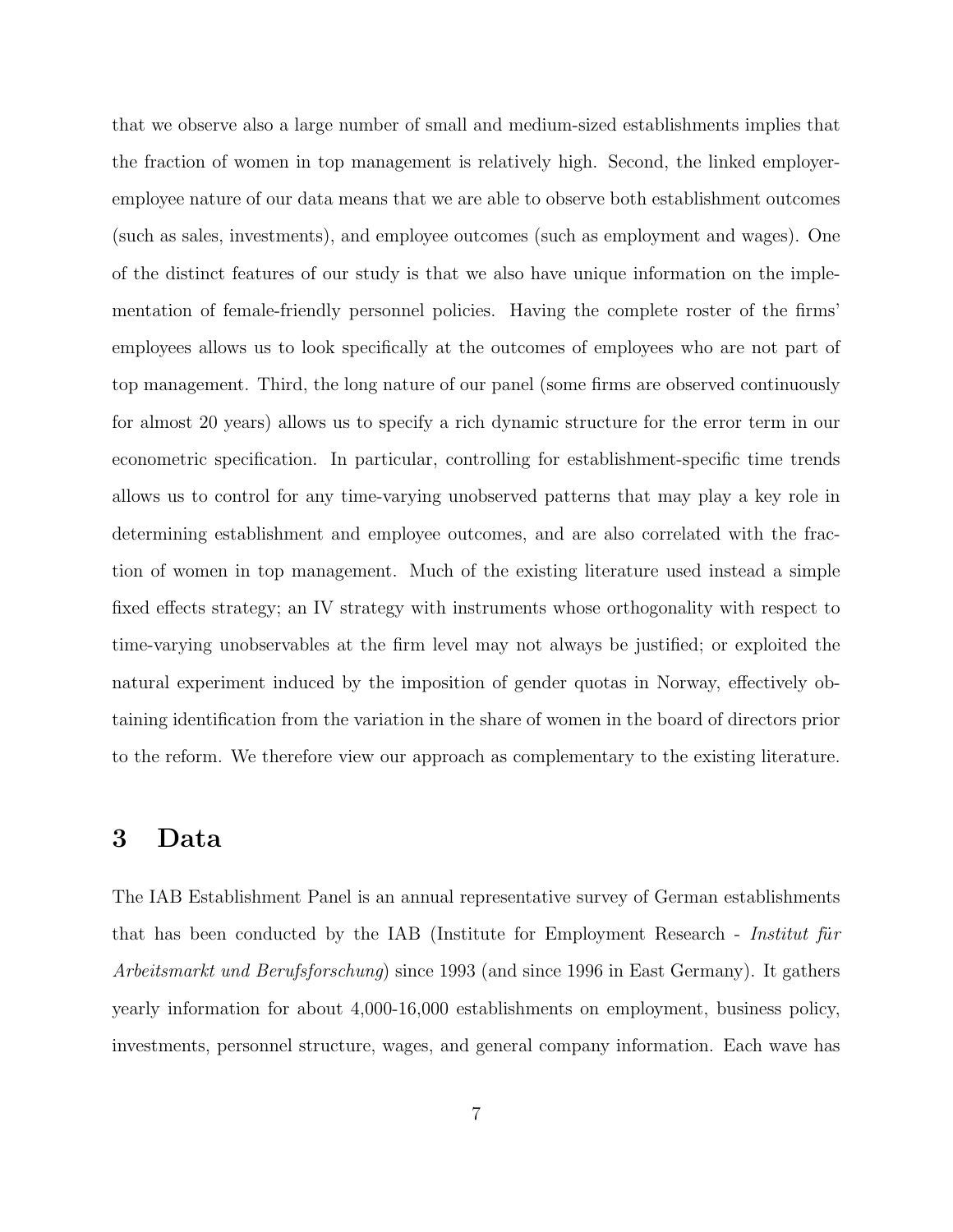a supplementary questionnaire with additional information on specific topics, ranging from IT equipments to environmental standards. The last available wave is the 2012 one.<sup>6</sup>

Matched with the employee social security history from 1993 to 2010, the Establishment Panel forms the Linked Employer/Employee Data (LIAB). Individual data cover sociodemographic characteristics (gender, year of birth, nationality, education and professional qualifications), and employment-related characteristics (start and end date of employment, type of employment, gross earnings, profession, occupational status, reason for employment notification) of all employees (both full-time and part-time), trainees and apprentices of IAB establishments subject to social insurance payments, as well as marginal part-time employees. Some categories of workers, e.g., civil servants, the self-employed, working proprietors, and unpaid family workers are not subject to social insurance, and are therefore not included in the LIAB.<sup>7</sup>

For our analysis, we restrict attention to establishments in West Germany that have at least 10 employees in each survey year. This restriction ensures that we have a sample of relatively large and stable establishments. All estimates are based on both private and public sector establishments, except for those on business volume and investments per worker, which are based on private sector establishments only.<sup>8</sup>

In order to identify the fraction of women in top management, we rely on two different survey-based measures. The first measure comes from the supplementary questionnaire focusing on senior management conducted in the 2004, 2008, and 2012 waves of the IAB Establishment Panel. In these three waves, establishments were asked to report directly the number of managers in the top layer (including proprietors, their family members, directors,

<sup>6</sup>Data is collected at the establishment level, so it is possible that some establishments belong to the same firm. It is not possible, however, to link establishments by ownership.

<sup>7</sup>Working proprietors include all individual proprietors and partners actively engaged in the work of the establishment, excluding silent or inactive partners whose principal activity is outside of the establishment. See also the OECD Glossary of Statistical Terms.

<sup>8</sup>Public sector establishments are not Public Administration, but service providers like: waste collection, radio and telecommunications, health care, and entertainment.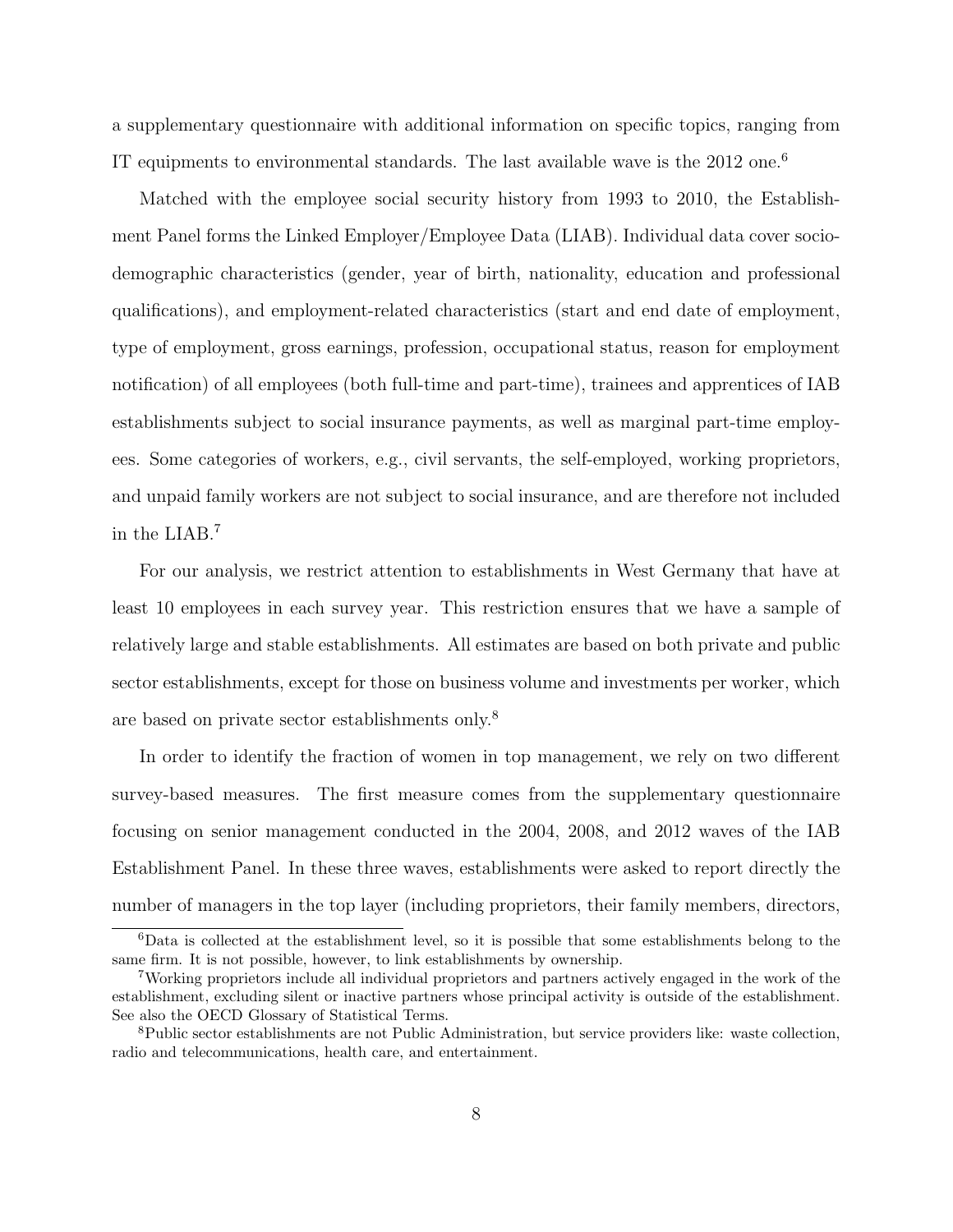and branch managers), separately by gender. The second measure, which also comes from the IAB Establishment Panel, is the fraction of women among working proprietors, including their family members. This measure is available in 1993, and then every year from 1997 onwards.<sup>9</sup>

Table 2 describes some of the basic characteristics of our sample. The second and third columns show the number of establishments present in each wave, and those that remain in our main analysis sample after imposing the geographic and size restrictions. The number of establishments in the survey has significantly increased over time, as much as the corresponding number of establishments in the analysis sample. The remaining two columns show the evolution of the fraction of women in the top layers of management over time, according to the two different measures. The fraction of women in top management went from 13.9% in 2004 to 18.5% in 2012. These numbers are only slightly higher than the fraction of women among working proprietors, which went from 8% in 1997 to 15.8% in 2012. It is interesting to notice that both measures exhibit an increasing trend over time, which is evidence of a reduction in the gender glass ceiling. For the years in which both measures are available, the correlation between the two is 0.97.

Table 3 reports the characteristics of the establishments in the analysis sample. Almost 37% of the establishments have less than 50 employees, 46% have between 50 and 500 employees, while the remaining 17% have more than 500 employees. Most of the establishments are independent (57%), while 28% are a branch and 15% are the head office of a group of establishments. At the same time, 55% of the establishments are a limited liability com-

<sup>9</sup>The second measure is not available for all establishments surveyed in a given year, because some establishments do not have any working proprietors. This may raise concerns of potential selection bias, as establishments with and without working proprietors may differ systematically. However, it turns out that the two samples are in fact quite similar along several dimensions: for example, among establishments with more than 10 employees in the whole sample, 39.8% have 10-49 employees, 47.8% have between 50 and 499 employees, and 12.3% have more than 500 employees; the corresponding numbers for establishments with any working proprietors are 42.4%, 44.6% and 12.8%. The distribution by region or by economics sector are also quite similar.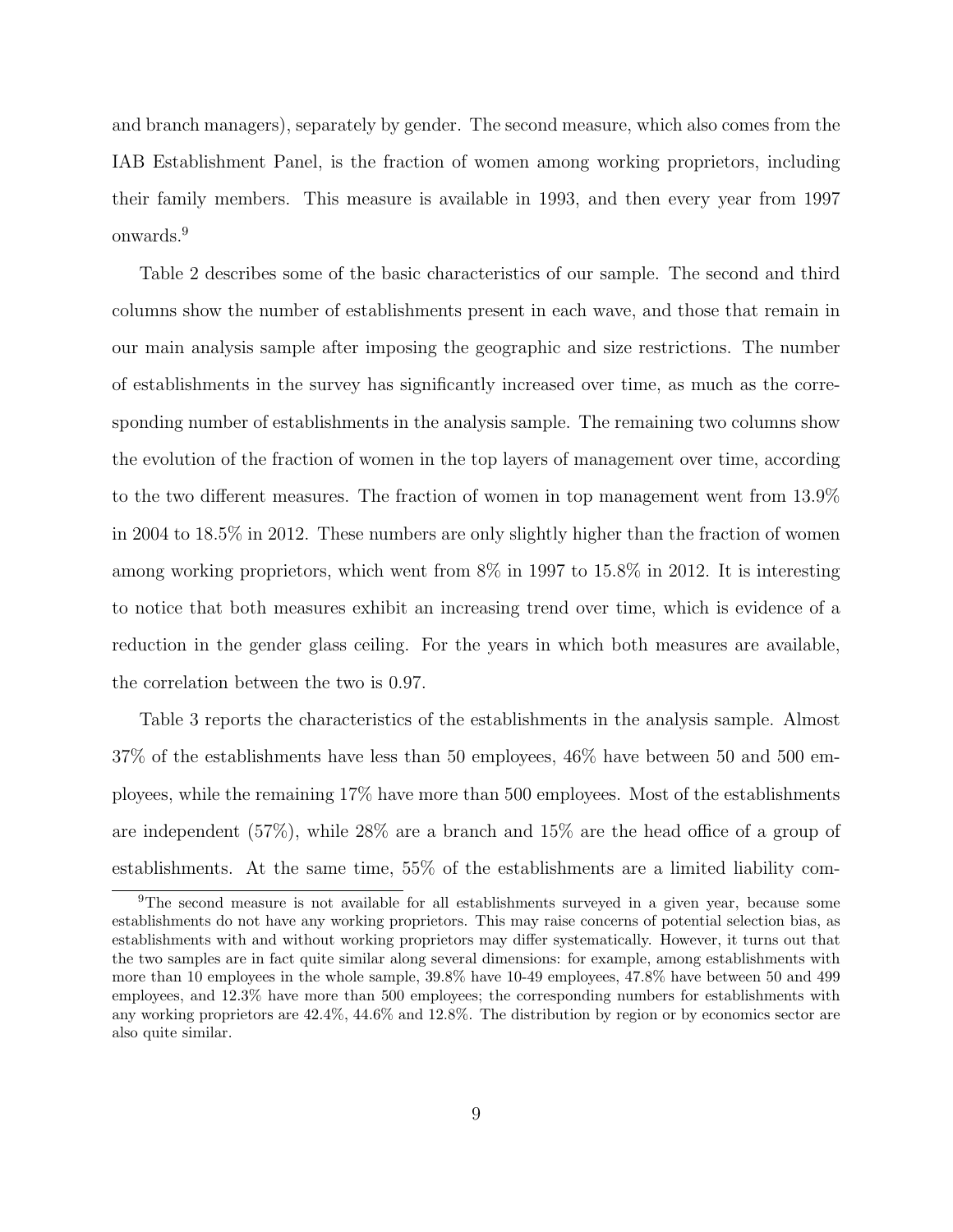pany, 6% are a partnership, 7% are individually-owned, and 17% are public corporations. The largest fraction of establishments is in the manufacturing sector (28%), followed by the retail (12%) and the public sector (12%). Interestingly, 70% of the establishments are observed at least two times and 54% at least three times, thus providing a sufficiently large longitudinal variation for the panel identification (see the next section).

Table 4 reports summary statistics for our key dependent variables of interest. The top panel refers to firm-level outcomes obtained from the establishment survey, while the bottom panel refers to employee-level outcomes calculated from the linked employer-employee data. The average establishment has a total of 107 employees, with average labor costs of 2,083 euros per month, produces 124,661 euros of business volume in the year, and makes investments per worker in the order of 208 euros per year.<sup>10</sup> The hiring rate and the termination rate have a similar magnitude (5%), with a resulting turnover rate of about 10%.

The next set of variables reflects establishment-level policies that are designed to facilitate the integration of women in the workforce. First, we report the fraction of employees who are allowed to use a flexible working-time account, a variable that is available in the establishment survey in selected years between 1999 and 2012. The average establishment had about 50% of its employees with access to flexible working hours. Next, we construct an index of female-friendly policies, using the supplement on equal opportunity available in the establishment survey in 2002, 2004, 2008 and 2012. Establishments were presented with a list of "possibilities to enhance equal opportunity," and were asked to indicate which of these measures existed within the company. Because the exact number of measures varies across years, we construct a simple index of female-friendly policies as the simple average across all measures in a given year. The average value of this index is 0.14, with 46% of establishments implementing at least one female friendly policy. We also report on three spe-

<sup>10</sup>All monetary values are expressed in 2005 euros. Business volume is either sales or assets (if a financial institution). Business volume and investments are not available in 2012.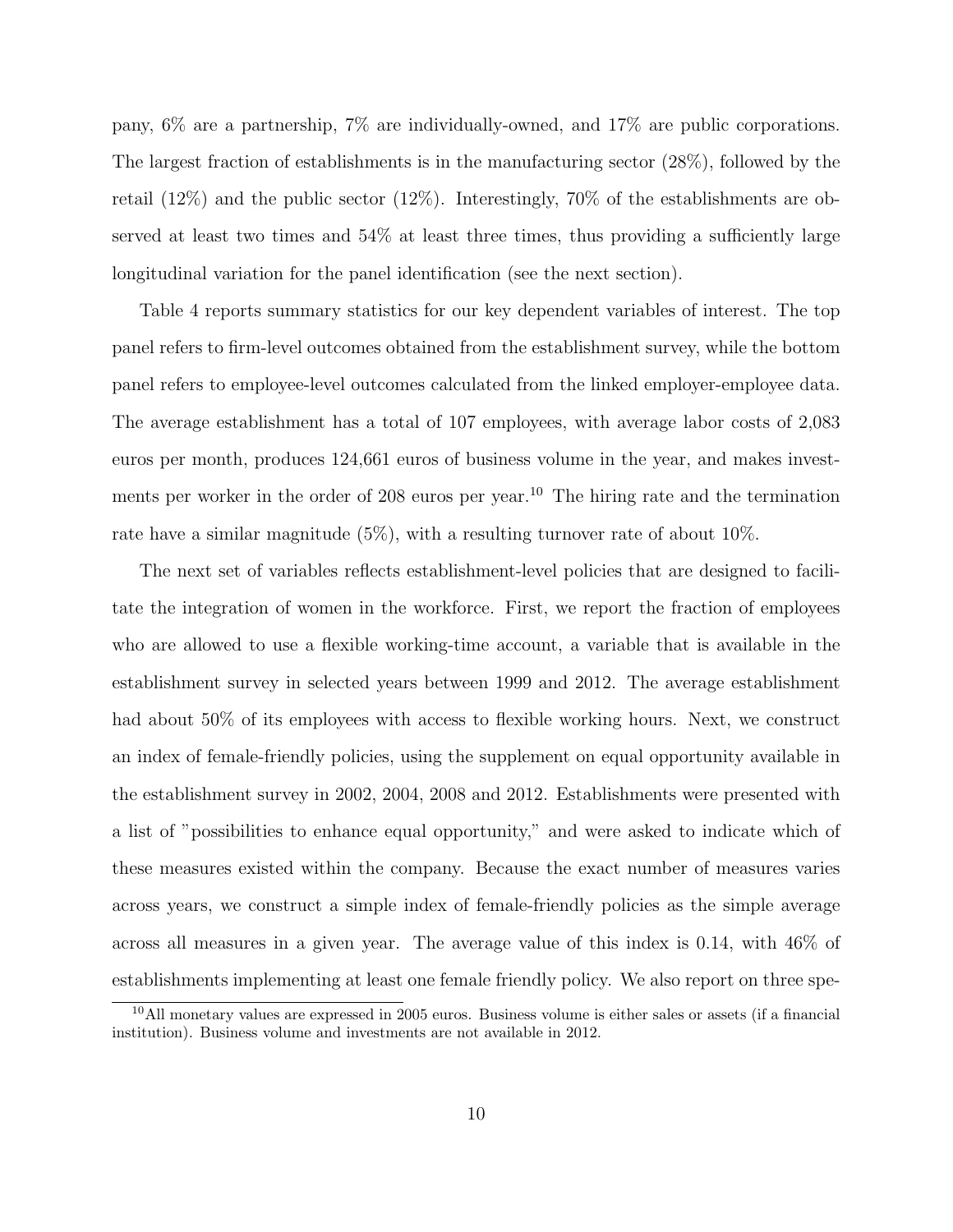cific measures on which we have consistent information in every year: 9% of establishments provide childcare facilities, 26% have policies to support parental leave, and 10% actively engage in promotion and mentoring of junior female staff.<sup>11</sup>

Most of the individual level variables, which refer to workers in bottom 95% of the within-establishment wage distribution, are in line with what expected: on average there are more men than women, while women are overrepresented among part-time workers, both in absolute and relative terms. Wages present similar dynamics, with men being paid more than women: the gender gap in both full-time and part-time wages stands at about 17 log points. <sup>12</sup>

### <span id="page-13-0"></span>4 Methodology

Let  $Y_{jt}$  be a variable representing both establishment j outcomes (such as business volume, investments, wage bill, hiring, and termination), and detailed employee-level outcomes (such as wages and employment, by gender and full-time/part-time status) at time t. We estimate the following model by ordinary least squares (OLS):

$$
Y_{jt} = \alpha + \beta FrWomTop_{jt} + \gamma' X_{jt} + \lambda_j + time_j + \epsilon_{jt}
$$
\n<sup>(1)</sup>

where  $FrWomTop_{it}$  is the fraction of women in the top layer of management of firm j at time t (based on one of the two definitions described previously);  $X_{it}$  is a vector of establishment characteristics that includes year, region, sector, firm size, type of establishment and legal form dummies, plus the average demographic characteristics (age, education, tenure at the firm, and foreign nationality status) of the management level, identified as the 5% highest

<sup>&</sup>lt;sup>11</sup>Other female friendly policies that are not asked consistently in every survey wave include: support for employees with relatives requiring care, consideration of needs of employees with care responsibilities, member of network of family friendly companies.

 $12$ Employee data only refer to workers entitled to social security. These do not include working proprietors, unpaid family workers, self-employed, civil servants, and marginal part-time workers.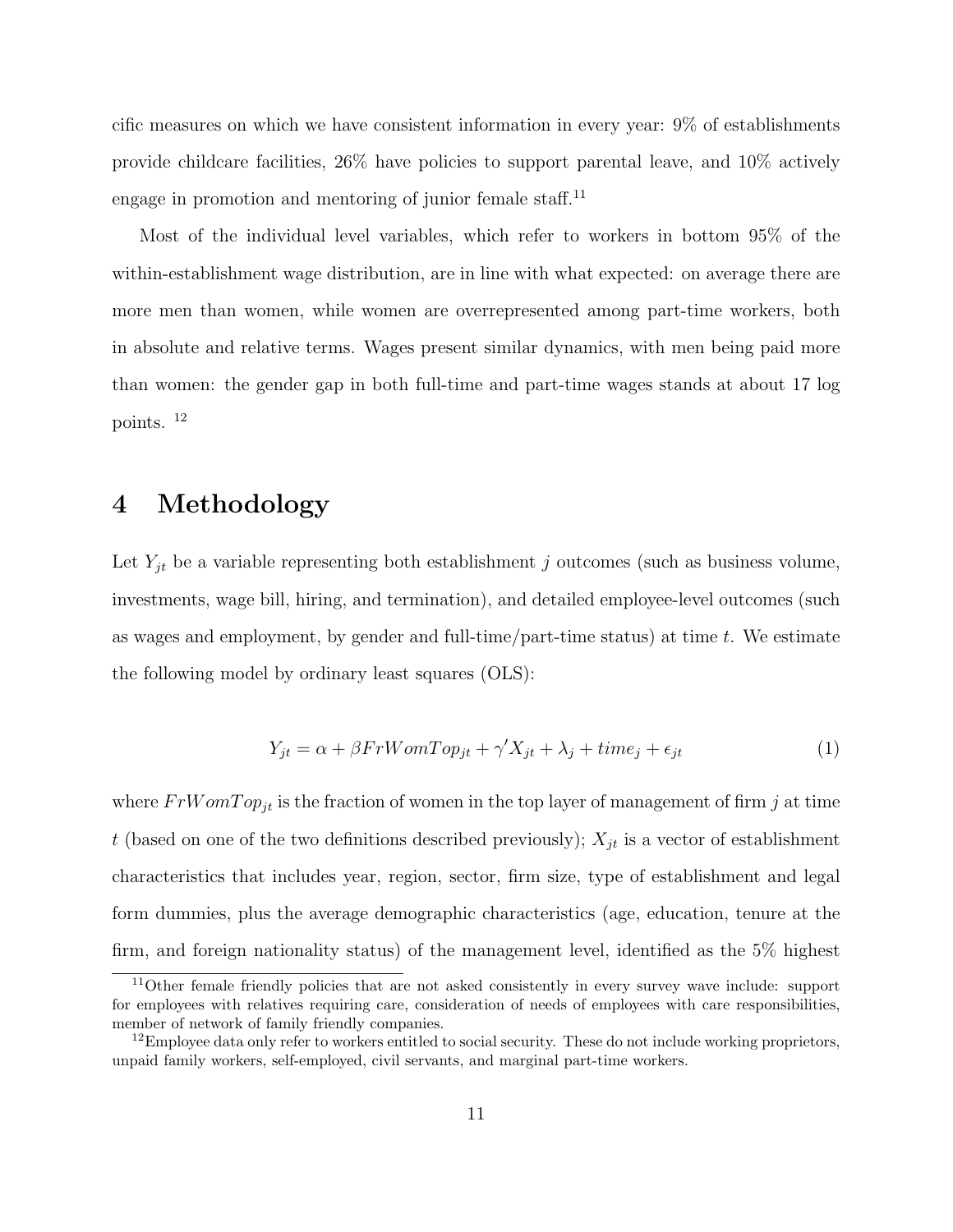earning workers, and dummies for whether any of the establishment or demographic characteristics are missing;  $\lambda_j$  is an establishment fixed-effect that accounts for any time-invariant unobserved characteristics, and  $time_j$  is an establishment-specific linear time trend that accommodates for smooth unobserved changes at establishment level. By construction, the identifying sample in the model with establishment fixed effects consists of establishments observed at least twice in time, while the identifying sample in the model that also includes firm-specific time trends consists of establishments observed for at least three times. To account for potential serial correlation in the error term, we always cluster standard errors at the establishment level.

The main advantage of the long panel and the empirical methodology is that it achieves identification only from the within-establishment variation in the fraction of women in top management, or the deviation of this variable from its long-term trend. The inclusion of establishment fixed effects allows us to remove the most obvious source of confounding variation, namely that establishments with a high fraction of women in top management may be unobservably different in terms of productivity, employment, wages, or any of the other outcome variables. Moreover, comparison between pooled OLS and fixed-effect estimates will provide valuable insights on the nature of sorting of female leadership across different types of establishments. The extensive list of control variables allows us to control for any important time-varying establishment characteristics that may be correlated with both outcomes and the fraction of women in top management: for example, if female managers are on average younger, and establishments with younger managers experience different outcomes, this will be captured by the inclusion of the average demographic characteristics of the top management.<sup>13</sup> Finally, the inclusion of establishment-specific time trends allows us to control for additional within-establishment unobservables that change linearly with time.

<sup>&</sup>lt;sup>13</sup>While in most specifications we include the full set of control variables, in some cases we omit variables that are obviously related to the dependent variable: for example, when the dependent variable is employment, we do not control for establishment size.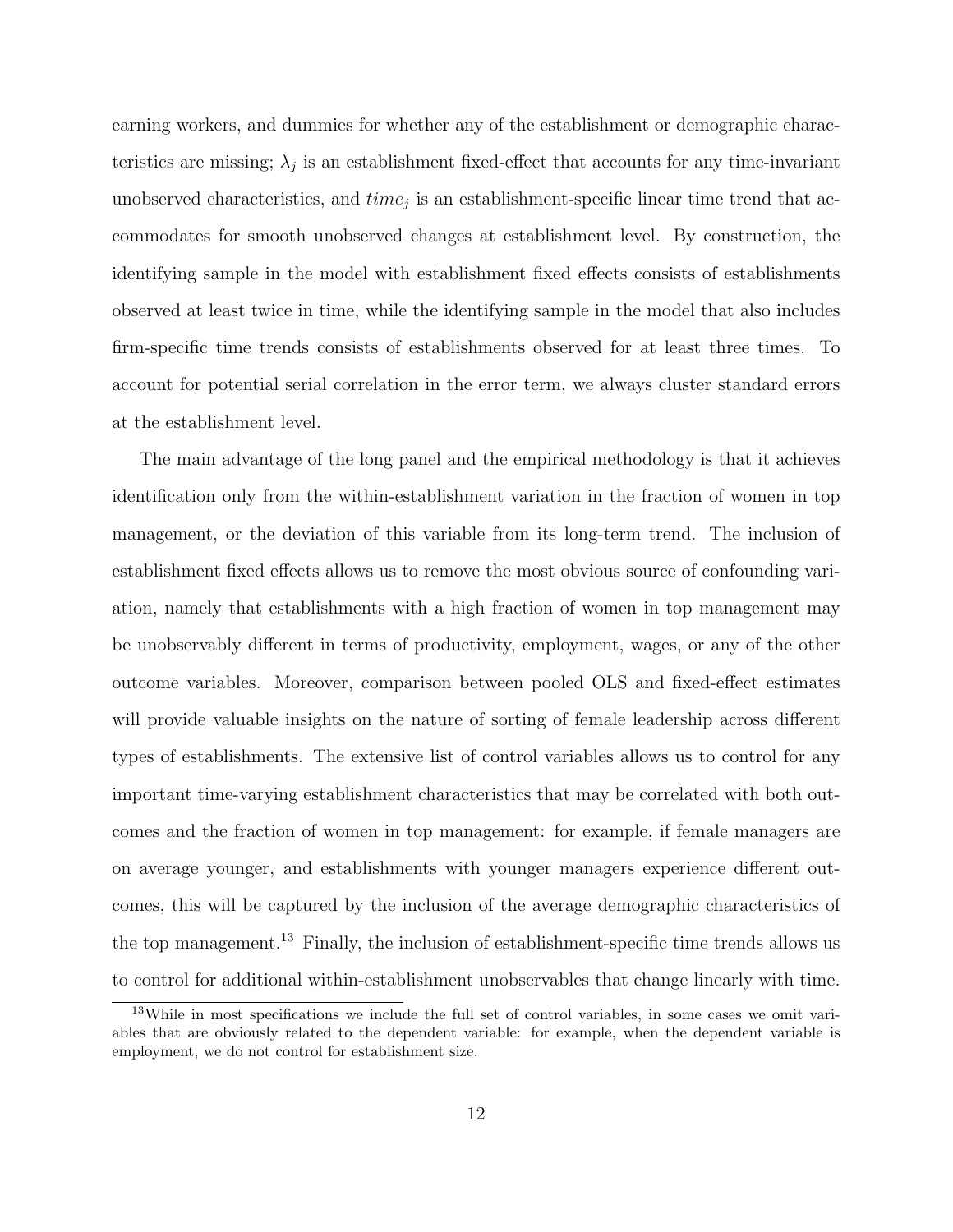For example, a smooth change in "firm culture" that leads to modernization and increased efficiency of production processes, and at the same time to more widespread acceptance of women in leadership positions, would be accounted for by our methodology. The limitation of the methodology is that it cannot accommodate for sharp unobserved changes in establishments' strategies and outcomes, such as those deriving from a change in the composition of shareholders, or a sudden financial downturn that leads to a change in the gender composition of the top layer of management.

### <span id="page-15-0"></span>5 Results

Establishment Outcomes. Tables 5 and 6 presents the results for the effect of the fraction of women in the top layer of management on establishment outcomes. For each dependent variable we report the coefficients from three separate regressions: pooled OLS, controlling for establishment fixed effects, and controlling for establishment fixed effects and establishment-specific trends. We also report two different sets of coefficients, one for each of the two measures female leadership: the fraction of women in the top layer of management, as elicited in the supplementary module on senior management in 2004, 2008 and 2012 (in short, the fraction of women in the top layer); and the fraction of women among working proprietors.<sup>14</sup> In all estimates we control for year, region, sector, establishment size and legal form dummies, plus the average demographic characteristics (age, education, tenure at the establishment, and foreign nationality status) of the management level, identified as the 5% highest earning workers, and dummies for whether any of the establishment or demographic

<sup>&</sup>lt;sup>14</sup>For business volume and investment, we cannot compute estimates based on establishment-specific time trends, when the measure of female leadership is the fraction of women in the top layer of management. This measure is available only in three years, 2004, 2008 and 2012. Questions about business volume and investment are asked in the establishment survey (which goes up to 2012), but they refer to the previous calendar year and therefore are unavailable for 2012.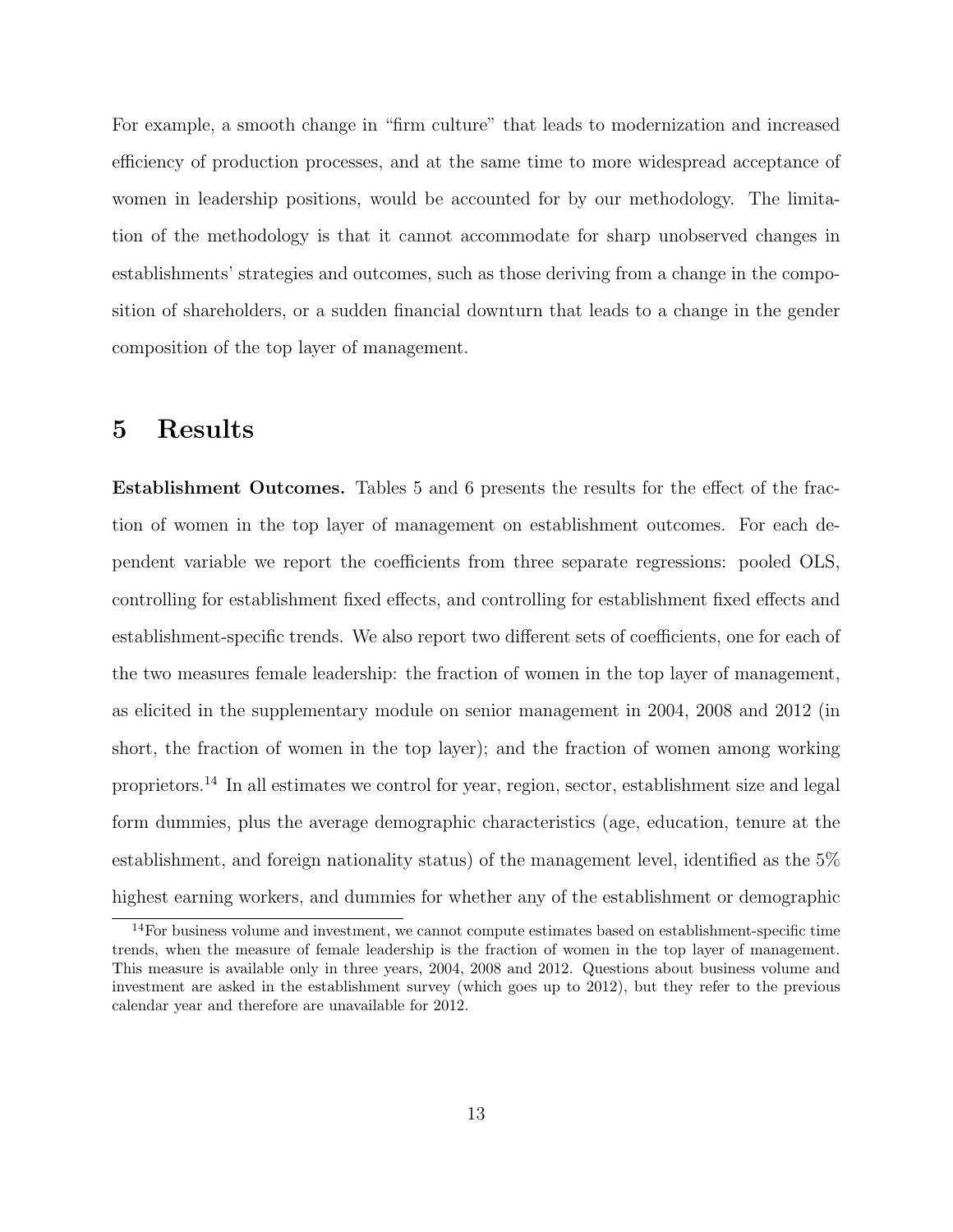characteristics are missing.<sup>15</sup>

The top panel of Table 5 focuses on establishments' balance sheet outcomes, as reported in the establishment survey: business volume per worker, investment per worker, and the wage bill per worker. The bottom panel, instead, looks at employment outcomes, as reported in the establishment survey: log of total employment; the hiring rate, defined as the number of new hires in year t divided by the number of employees in year  $t-1$ ; and the termination rate, defined analogously.<sup>16</sup>

The OLS regressions show that, no matter which definition we use, the share of women in top management is strongly negatively correlated with each of the establishment balance sheet outcomes and with total employment, and positively correlated with the mobility measures. The point estimates based on the two different measures of female leadership are quite similar to one another, even though the estimates based on the second measure (the fraction of women among working proprietors) are generally more precise, because of the longer panel available to us. Looking at the magnitude of the coefficients, we see that going from an entirely male to an entirely female top layer of management is associated with roughly a 0.2-0.3 standard deviation change in the dependent variable. This evidence seems to validate the results of previous studies showing a negative relationship between female leadership and firm performance (Adams and Ferreira, 2009; Ahern and Dittmar, 2012).

However, inclusion of establishment fixed effects makes all of these negative correlations completely vanish. Not only are most of the estimates no longer statistically significant, they are also quite small in magnitude. For example, going from an entirely male to an entirely female top layer of management is not associated with any variation in business volume per worker, employment, hiring or termination rates, and only a 1.2 percentage point decline in

<sup>15</sup>We do not report the coefficients for these additional control variables. They all turned to have the expected sign and magnitude, and are available upon request.

<sup>&</sup>lt;sup>16</sup>The survey based measures of wages include, by construction, the top managers themselves and their wages. The analysis based on individual-level data (Table 7) will enable us to focus only on the workers not in management positions.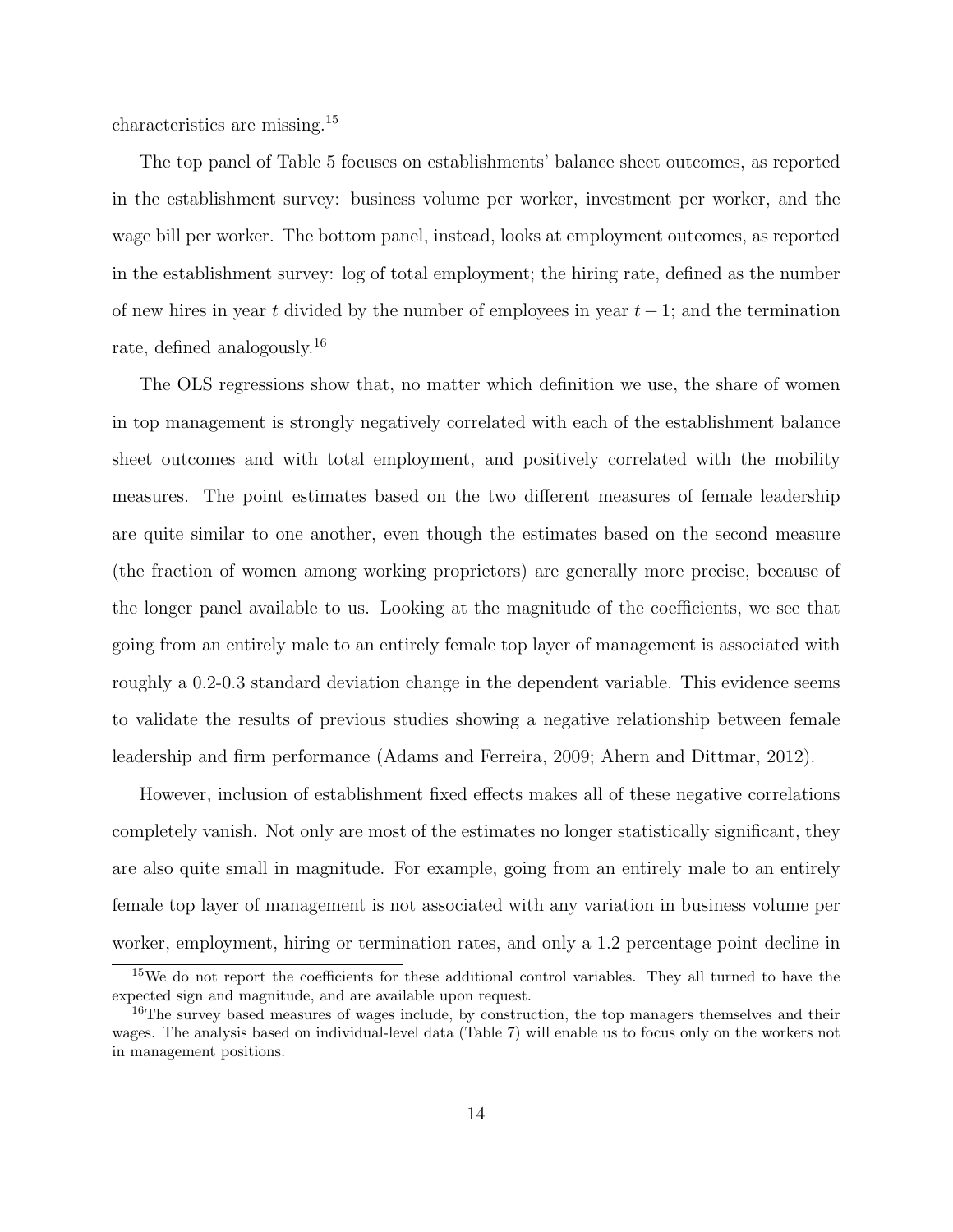the wage bill per worker. These small effects are precisely estimated, especially in the specification that uses the fraction of women among working proprietors as the measure of female leadership. We can rule out effects as small as 3 log points in business volume, employment, and the size of the wage bill. The results are essentially unchanged in the specifications with firm-specific time trends. This suggests that most of the spurious correlation between establishment outcomes and the fraction of women in top management is already soaked up by the establishment fixed effects, and any additional establishment unobservables that change linearly over time are uncorrelated with the fraction of women in top management.

The contrast between the OLS and the fixed effects specifications shows that there is substantial sorting of female managers across establishments: smaller and less productive establishments that invest less, and have higher turnover are more likely to be led by women. Note that the OLS specifications also control for industry dummies, so the results are not due just to women sorting into sectors with lower productivity, wages, and employment stability; rather, even within sectors, women in top management are more likely to be found in establishments with these characteristics.

In Table 6 we report on the correlation between the fraction of women in top management and the presence of female-friendly policies. The first panel looks at the fraction of workers on flexible time accounts, and on the aggregate female-friendly policy index described in Section [3.](#page-9-0) Interestingly, the OLS specification points to a negative relationship between female leadership and the fraction of workers on flexible time (statistically significant when measuring female leadership as the fraction of women in top management). Inclusion of establishment fixed effects and establishment specific time trends make the relationship become insignificant, even though the point estimate remains negative, and of similar magnitude. We suspect that this negative association can be explained by the fact that flex time arrangements are much more common in large manufacturing establishments, which are substantially less likely to have women in top positions. Even though we control for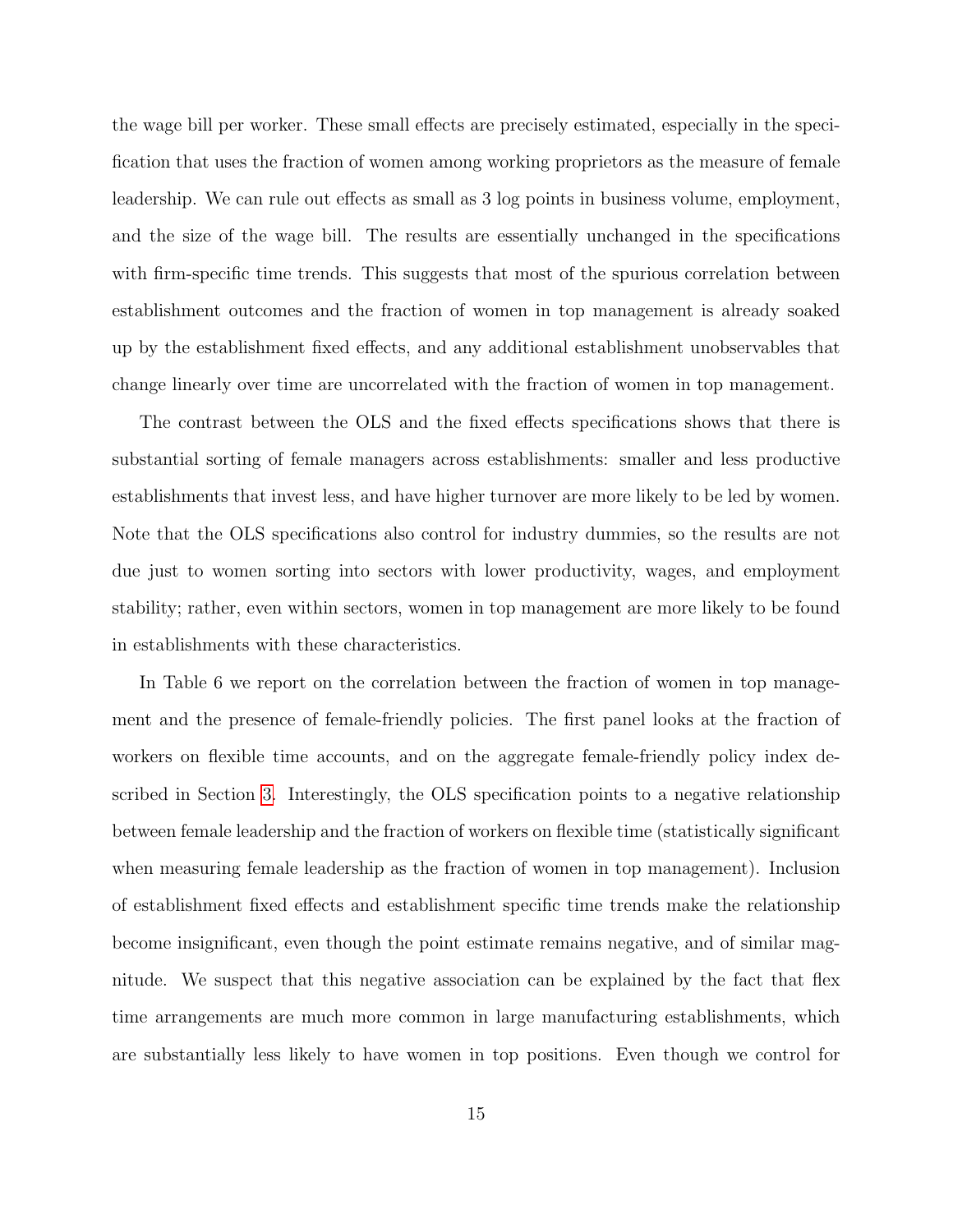establishment size and sector dummies in the regressions, this may not be enough to entirely remove the spurious correlation.

On the the other hand, there is a positive and statistically significant association between the female-friendly policy index and female leadership in the OLS specifications, and the coefficient maintains its magnitude when we control for establishment fixed effects and establishment specific time trends, even though the estimate loses in precision. The size of the coefficient is not negligible: going from zero to one hundred percent women in top management is associated with an increase in the index of 1.3-2.5 percentage points, a 9 to 17 percent increase relative to the baseline of 0.146. The bottom panel of the Table shows the coefficients for some of the specific policies for which we have consistent information over multiple years. Female leadership is strongly associated with offering workplace child care facilities and (to a lesser extent) with promotion and mentoring programs for junior female staff. On the other hand, there doesn't seem to be much of a relationship between female leadership and help for employees on parental leave. Summing up, the evidence is only mildly supportive of the idea that women in top management are able to promote more female-friendly workplace policies, but the estimates are too imprecise to convincingly establish a causal link.

Detailed Employee Outcomes: Employment. One of the main advantages of the linked employer-employee data is that it allows us look in more detail at employee outcomes. Specifically, we can use the data to investigate whether the null effects on total employment found in the previous analysis may in fact mask important differences in the effects on male versus female employment, or part-time versus full-time employment. In addition, data on wages allows us to assess the extent to which labor market discrimination plays a role in explaining the gender gap in wages. We investigate these issues in Tables 7 and 8.

Table 7 looks at the relationship between the fraction of women in top management and employment outcomes, separately for males and females, and for full-time (top panel) and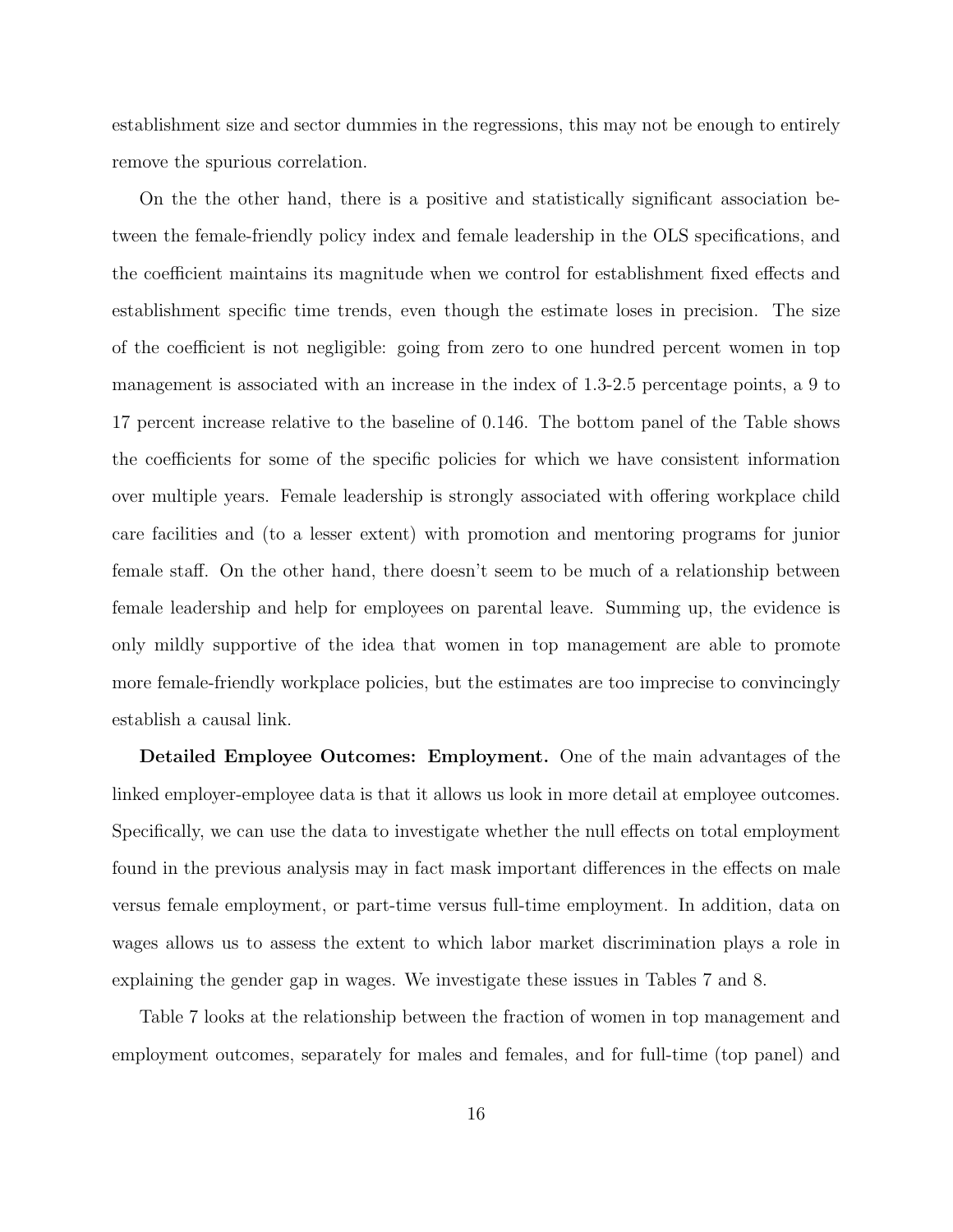part-time employment (bottom panel). As in the previous tables, we report for each dependent variable the estimates from pooled OLS, fixed effects, and firm-specific time trends specifications.<sup>17</sup> As discussed previously, we want to focus only on the effect of top management on the outcomes of non-management employees, and therefore we restrict the analysis to workers in the bottom 95% of the wage distribution within firms. This should also ensure that we avoid any mechanical relationship between our key right-hand side variable and any of the dependent variables.

The OLS estimates show a strong negative correlation between the share of women in top management and both female and male full-time employment, with the latter coefficient being about 4-6 times as large. While these results confirm the pattern found in Table 5, the difference in coefficients shows that there is important heterogeneity in the relationship between the share of female in top management and firm size. Female leaders are especially unlikely to be found in firms with a large number of *male* full-time employees, but only slightly less likely to be in firms with a high number of female employees. As in the previous tables, the inclusion of establishment fixed effects makes the coefficients become small and insignificant. In the specification that uses the fraction of women among working proprietors, we can rule out effects as small as 3.5-3.8 log points.

We find a similar pattern for part-time employment (bottom panel). There is a strong negative OLS association between female leadership and male part-time employment. On the other hand, the OLS coefficient on female part-time employment is zero or even mildly positive. Inclusion of establishment fixed effects makes all the coefficients become smaller in magnitude and statistically insignificant.

Interestingly, the absence of any effect on employment and mobility variables (from Table

<sup>&</sup>lt;sup>17</sup>The individual-level data only goes up to 2010. Therefore, we can only use two years of data (2004) and 2008) for the specification that uses the fraction of women in top management as the measure of female leadership. Because of this, we cannot estimate models with establishment-level time trends when using this measure.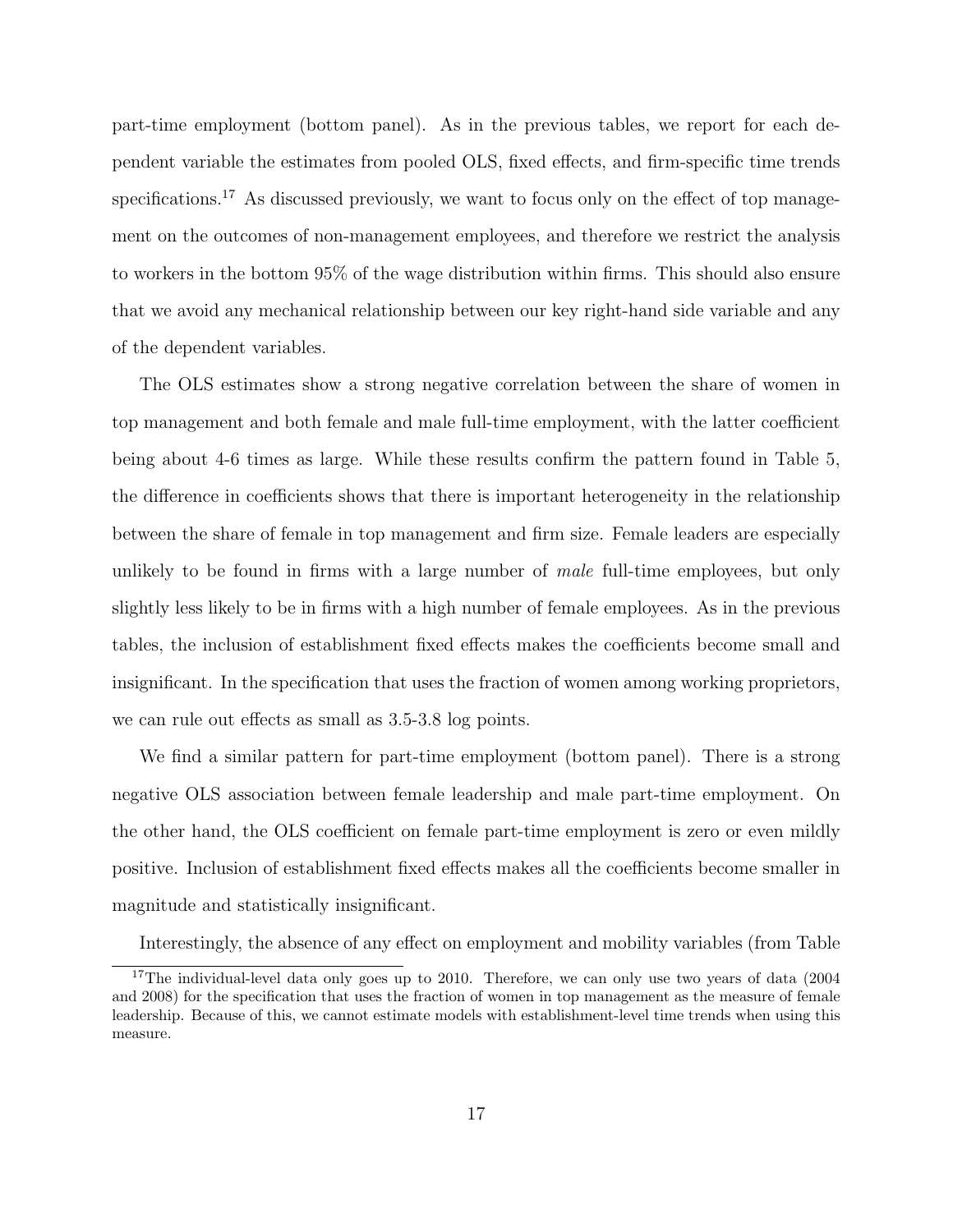5) is in contrast with the recent findings of Matsa and Miller (2013 and 2014), who found that a higher fraction of women in top management led to higher employment and labor costs (in Norway), and smaller workforce downsizing during recessions (in the US). The difference in our results could be due to the fact that our sample includes all types of firms (not only large corporations, where agency problems may arise), and covers a period that spans the whole business cycle, and not just the Great Recession.

Detailed Employee Outcomes: Wages. A taste-based model of labor market discrimination would predict that, if female employers are less prejudiced against women, then a higher share of women in top management would reduce the gender pay gap. Theories of statistical discrimination would also predict an effect of female leadership on the gender gap, if, for example, female employers have better information about the productivity of female workers. It is therefore important to test whether we find any support for such theories in the data.

Table 8 looks at the effect of female leadership on the average wages of employees in the bottom 95% of the within-establishment wage distribution. To avoid confounding the effects because of heterogeneity in worker type, we report separately the effects for wages of full-time (top panel) and part-time workers (bottom panel). The first set of columns reports the results for female workers, and the second for male workers.

We do not observe a positive effect of female leadership on the relative remuneration of female employees. As a matter of fact, the regressions show that female leadership is associated with lower wages of both male and female employees, and for both full-time and part-time workers, the size of the coefficient being larger (in absolute value) for men. All the estimated effects, however, are markedly attenuated when we control for firm fixed effects and firm-specific time trends. Female leadership is associated with a decline of 1.5-2.7 log points in female full-time wages, and to a decline of 0.4-2.2 log points in male full-time wages. The coefficients on female wages are estimated somewhat more precisely, but there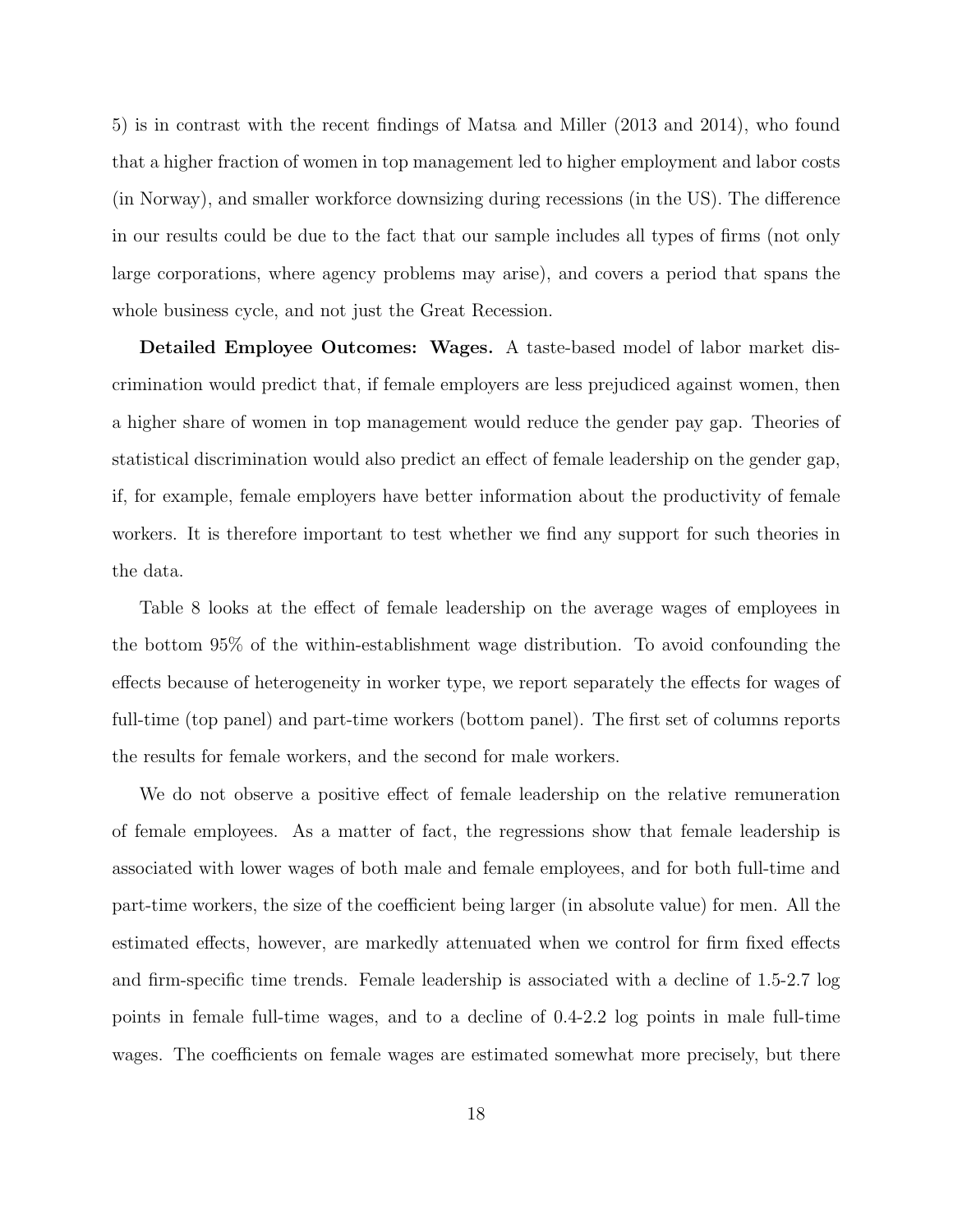is no statistically significant effect on the gender gap (not reported). The negative effect of female leadership on part-time wages is somewhat smaller for women and somewhat larger for men, although the coefficients are never statistically significant, nor is there any statistically significant effect on the gender gap.

These results are similar to those of Bertrand et al., but not consistent with those of Cardoso and Winter-Ebmer (2007), Flabbi et al. (2013), and Tate and Yang (2014), who found some evidence of a positive association between the relative wage outcomes of women and the share of women in top management. One possible explanation for the discrepancy is that both Germany and Norway rank somewhat higher than Portugal, Italy, or the US in terms of economic opportunities for women (Economist Intelligence Unit, 2010), and therefore the trickle-down effect of more women in top positions on relative wages may be more muted.

Robustness. For all the above estimations we conducted a series of robustness exercises: first, in all the estimates on employee outcomes we also included demographics characteristics of the bottom 95% of employees (mean age and tenure, and percentage of college graduates and non-Germans); second, we included a firm-specific quadratic trend, instead of linear. The main results remain almost unchanged in these alternative specifications.<sup>18</sup>

As a further robustness exercise, in Tables 9 and 10 we provide separate estimates by establishment size  $(10-49, 50-499, 500+$  employees) for a few selected outcomes.<sup>19</sup> We only report the estimates using the fraction of women among working proprietors as the measure of female leadership, because with the other measure (available in only three years) we do not have sufficient observations to break down firms by establishment size. While it is true that in all previous estimates we were controlling for the size of the establishment, it may still be

<sup>&</sup>lt;sup>18</sup>These results available upon request. Since the three models (OLS, fixed effects, firm-specific time trends) have different identifying samples, we also estimated an OLS model over the fixed effects sample, and a fixed effects model over the firm-specific time trends sample, with no significant differences on the estimated coefficients.

<sup>19</sup>Estimates on the other outcomes are available upon request.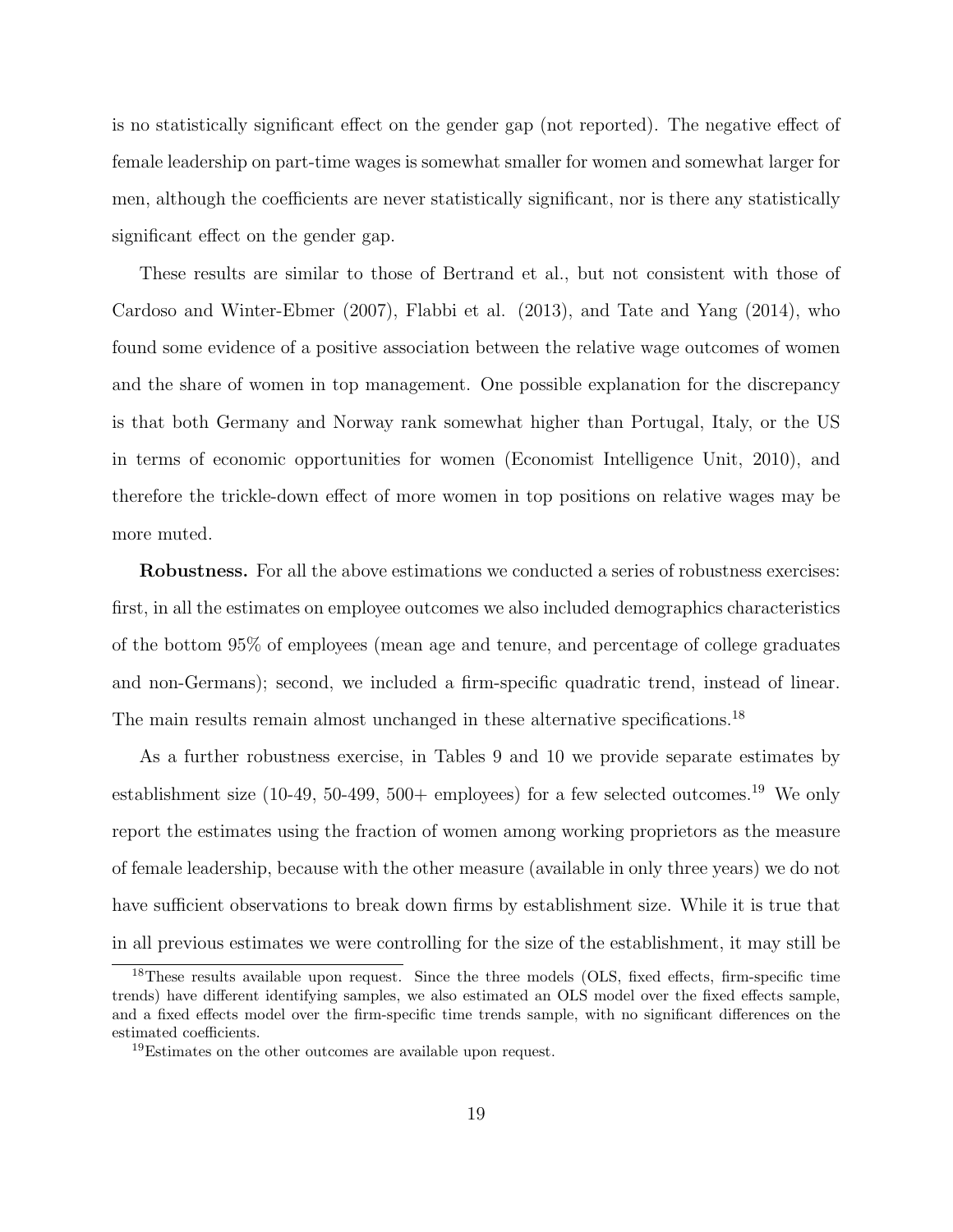valuable to investigate whether the effect of the percentage of women among top management differs between large (e.g., a factory) and small (e.g., a retail store) establishments. Most of these additional figures are in line with our baseline results: regardless of size, establishments with more women among working proprietors have a higher female friendly policy index (Table 9) and lower full-time employment and wages (Table 10), even though all these effects disappear once controlling for establishment fixed effects and for specific time trends. More interestingly, we could not find any significant difference between establishments of a different size, except that the negative effect on wages seems to be stronger in large establishments than in small ones (but only for women). We conclude that the size of the establishment does not seem to interact with the presence of more women in the top management.

# <span id="page-22-0"></span>6 Conclusion

In this paper, we have documented the effect of female leadership on aggregate and employee outcomes in a large panel of German establishments. The evidence points to a large degree of sorting, with the share of women in top management higher in establishments that are smaller, less productive, invest less, are more female-friendly, have less stable patterns of employment, and pay their employees lower wages. However, when we address potential reverse causality by estimating models with establishment fixed effects and establishment-specific time trends, all of the relationships at the establishment level become small in magnitude and statistically insignificant. In fact, in most specifications we find a fairly precisely estimated null effect of female leadership.

The results are mostly inconsistent with simple theories of labor market discrimination, which would predict that, if women have less discriminatory tastes toward other women, then a higher fraction of women in leadership positions would lead to improved relative employment and wage outcomes, as well as to higher productivity. We also find no evidence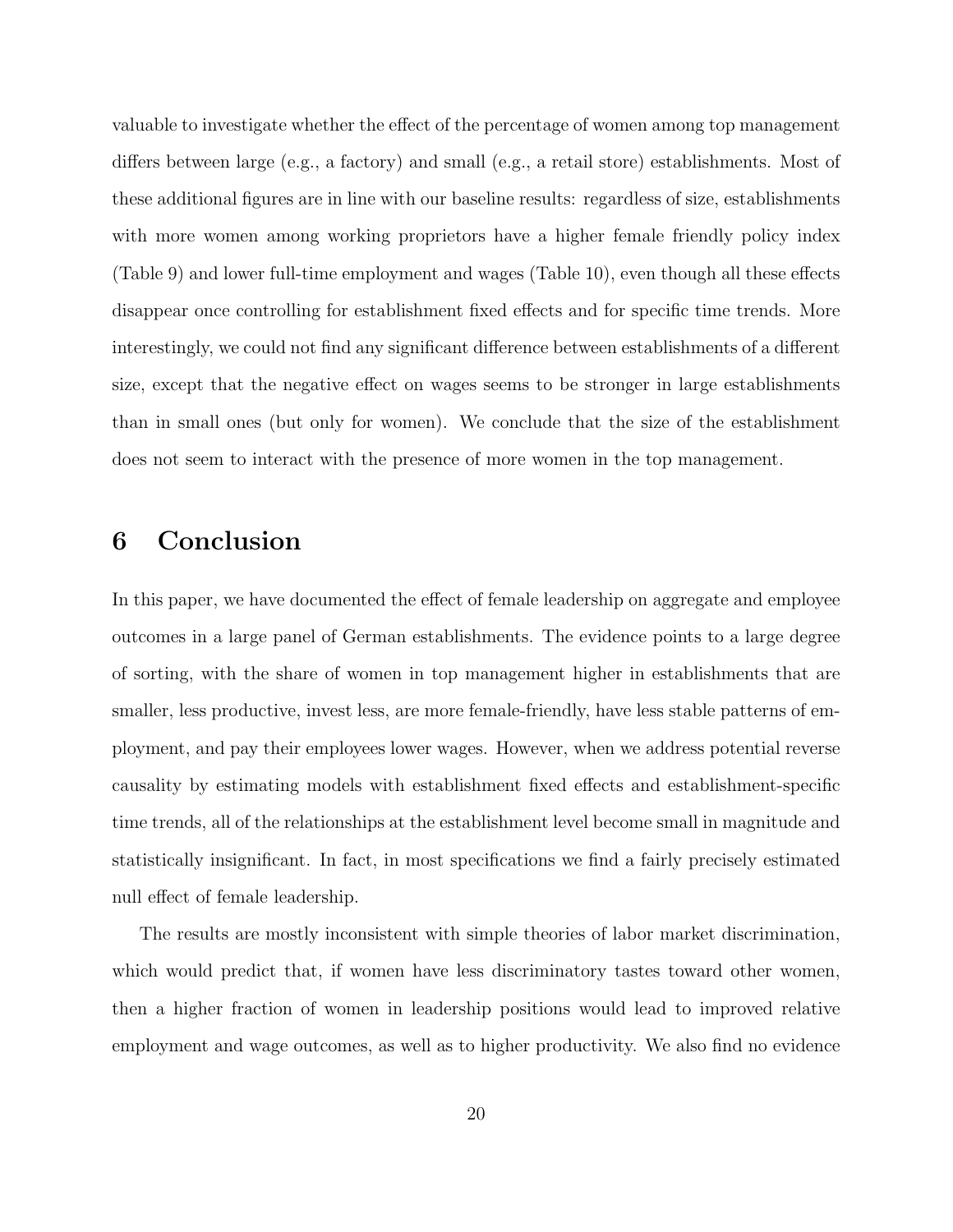that women in leadership positions implement policies that would be more friendly to female employees.

In conclusion, while it certainly may be desirable to promote a higher presence of women in leadership positions on the grounds of equality of opportunity, and possibly because of long-term considerations (e.g., women today may serve as role models for younger generations, and thus help to break the glass ceiling), the findings in this paper do not support the view that a higher concentration of women at the top of the organizational hierarchy leads to tangible effects on either firm outcomes or on relative female standing in the workplace.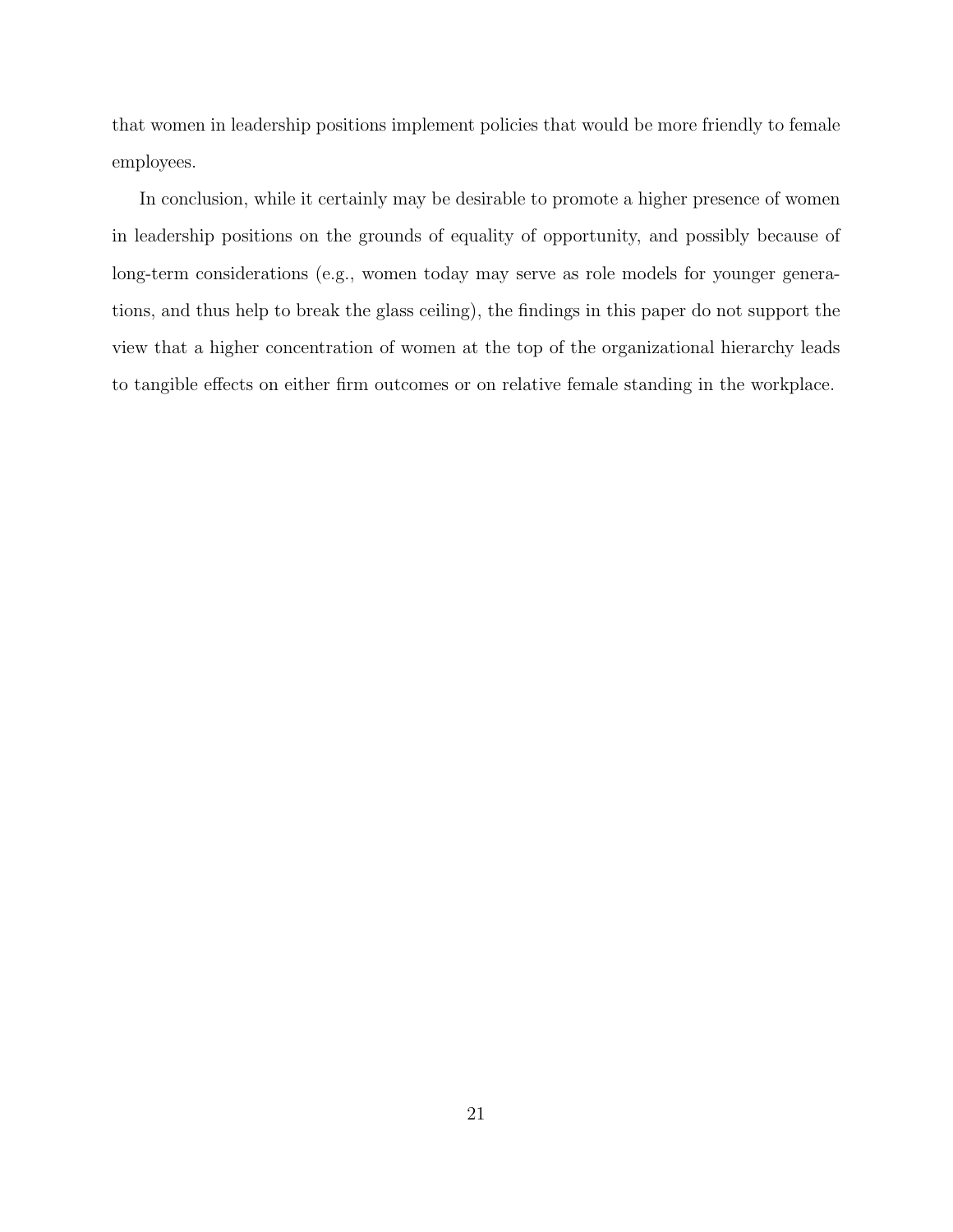# References

- [1] Adams, R.B. and Ferreira, D., 2009. "Women in the Boardroom and their Impact on Governance and Performance." *Journal of Financial Economics*, 94, 291-309.
- [2] Adams R.B. and Funk P., 2012. "Beyond the Glass Ceiling: Does Gender Matter?." Management Science, 58, 219-235.
- [3] Ahern K. R. and Dittmar A. K., 2012. "The Changing of the Boards: The Impact on Firm Valuation of Mandated Female Board Representation." The Quarterly Journal of Economics, 127, 137-197.
- [4] Amore M. D., Garofalo O. and Minichilli A., 2013. "Gender Interactions Within the Family Firm." *Management Science*, forthcoming.
- [5] Bertrand M., Black S., Jensen S. and Lleras-Muney A., 2014. "Breaking the Glass Ceiling? The Effect of Board Quotas on Female Labor Market Outcomes in Norway." NBER Working Paper .
- [6] Bertrand M., Goldin C. and Katz L. F., 2010. "Dynamics of the Gender Gap for Young Professionals in the Financial and Corporate Sectors." American Economic Journal: Applied Economics, 2(3), 228-255.
- [7] Bertrand M. and Schoar A., 2003. "Managing With Style: The Effect Of Managers On Firm Policies." The Quarterly Journal of Economics, 118, 1169-1208.
- [8] Cardoso A. R. and Winter-Ebmer R., 2007. "Female-Led Firms and Gender Wage Policies." Industrial and Labor Relations Review, 64, 143-163.
- [9] Croson, R. and Gneezy, U., 2009. "Gender Differences in Preferences." Journal of Economic Literature, 47(2), 448-474.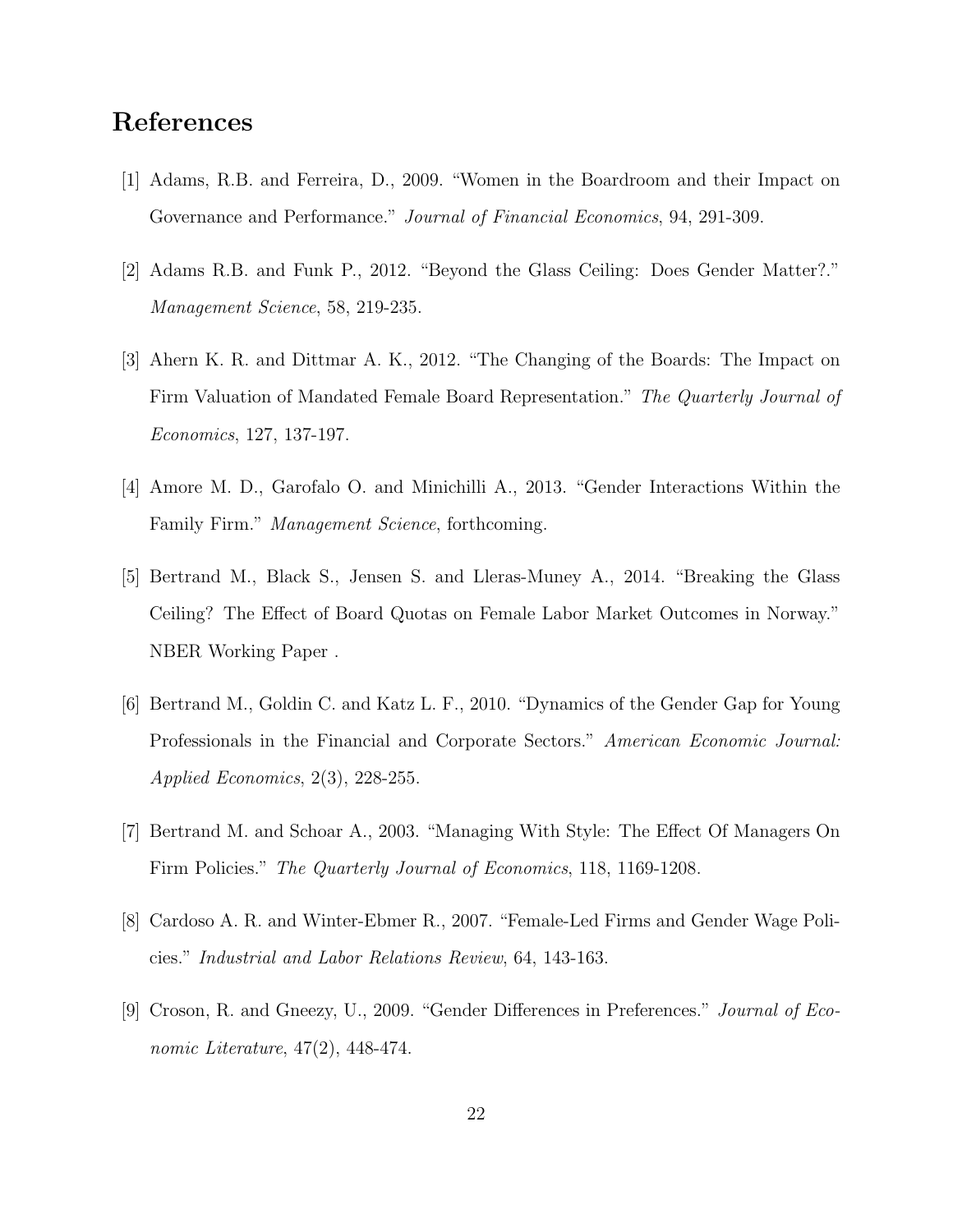- [10] Economist Intelligence Unit, 2010. Women's Economic Opportunity.
- [11] Flabbi L., Macis M., Moro A. and Schivardi F., 2013. "Do Female Executives Make a Difference? The Impact of Female Leadership on Firm Performance and Gender Gaps in Wages and Promotions." Mimeo.
- [12] Gagliarducci S. and Paserman M. D., 2012. "Gender Interactions within Hierarchies: Evidence from the Political Arena." Review of Economic Studies, 79, 1021-1052.
- [13] Goldin, C., Katz, L. F. and Kuziemko, I., 2006 "The Homecoming of American College Women: The Reversal of the Gender Gap in College." Journal of Economic Perspectives, 20(4), 133-156.
- [14] Laible, M-C., 2013. "Gender Diversity in Top Management and Firm Performance: An Analysis with the IAB-Establishment Panel." Mimeo., Institute for Employment Research (IAB).
- [15] Matsa D. A. and Miller A., 2013. "A Female Style in Corporate Leadership? Evidence from Quotas." American Economic Journal: Applied Economics, 5, 136-169.
- [16] Matsa D. A. and Miller A., 2014. "Workforce Reductions at Women-Owned Businesses in the United States." Industrial and Labor Relations Review, 67(2).
- [17] Parrotta P. and Smith, N. , 2013 "Female-Led Firms: Performance and Risk Attitudes." IZA Discussion Paper No. 7613.
- [18] Sandberg S., 2013. Lean In: Women, Work, and the Will to Lead, New York: Alfred A. Knopf.
- [19] Smith, N., Smith, V. and Verner, M., 2006. "Do Women in Top Management Affect Firm Performance? A Panel Study of 2500 Danish Firms." International Journal of Productivity and Performance Management, 55(7), 569-593.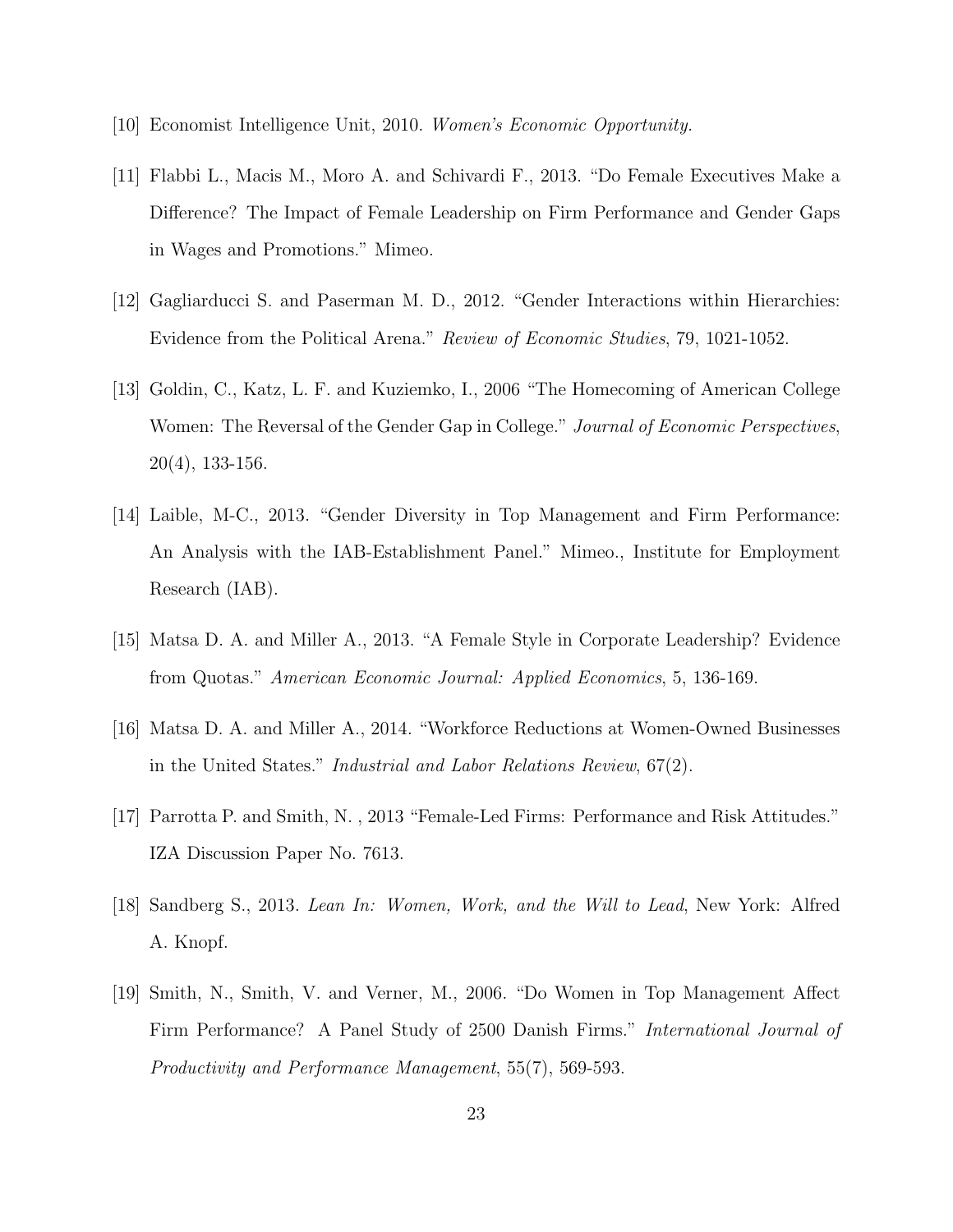- [20] Tate, G. and Yang, L., 2014. "Female Leadership and Gender Equity: Evidence from Plant Closure." Journal of Financial Economics, forthcoming.
- [21] Wolfers J., 2006. "Diagnosing Discrimination: Stock Returns and CEO Gender." Journal of the European Economic Association, 4, 531-541.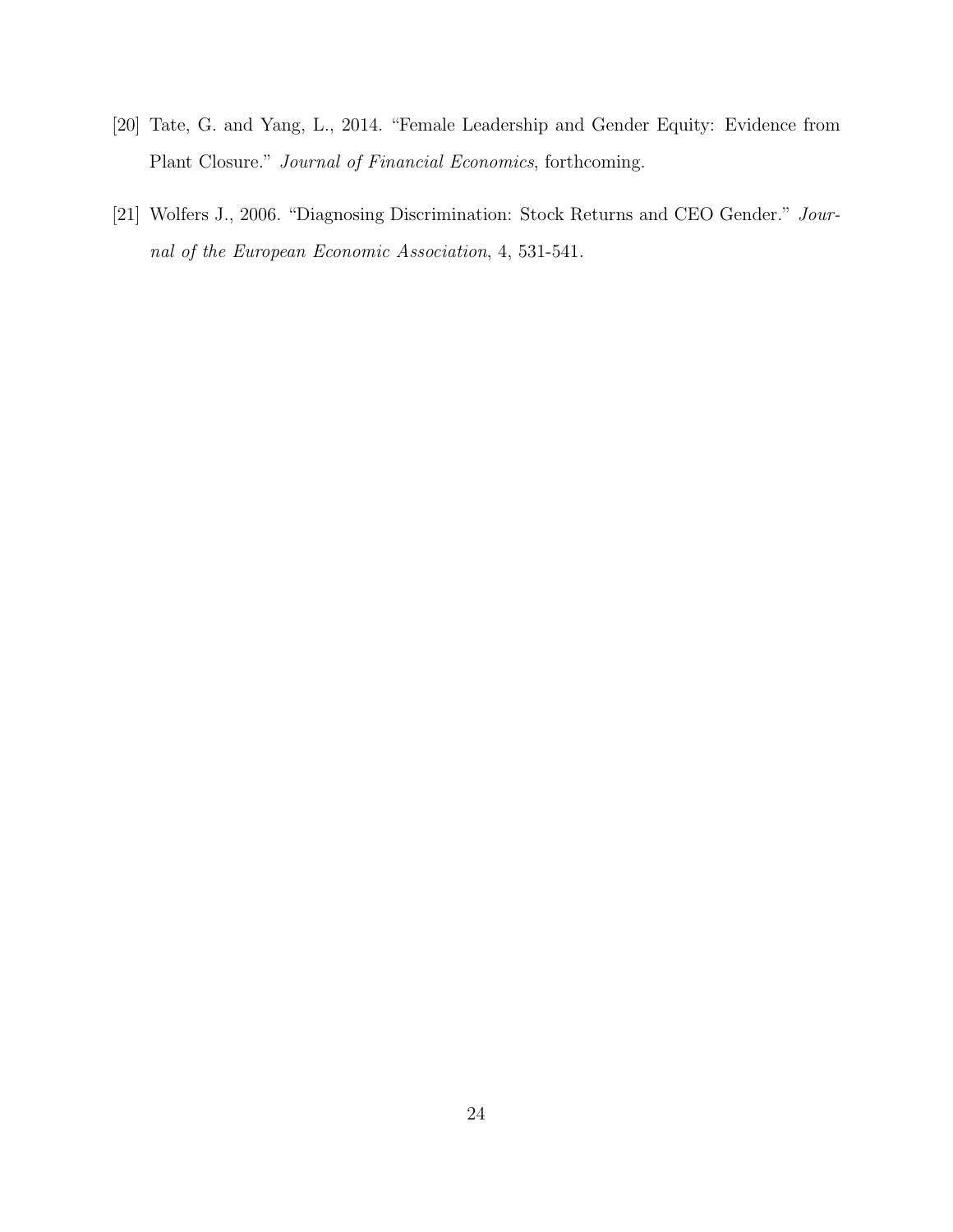| Study                                                       | Sample                                                                      | <b>Definition of Female</b><br>Leadership                              | <b>Outcomes</b>                                                                                                                     | Methodology                                                                                   | <b>Results</b>                                                                                                            |
|-------------------------------------------------------------|-----------------------------------------------------------------------------|------------------------------------------------------------------------|-------------------------------------------------------------------------------------------------------------------------------------|-----------------------------------------------------------------------------------------------|---------------------------------------------------------------------------------------------------------------------------|
|                                                             | Panel A: The effect of female leadership on corporate performance           |                                                                        |                                                                                                                                     |                                                                                               |                                                                                                                           |
| A1: Female CEOs and top executives<br><b>Wolfers (2006)</b> | S&P 1500 companies                                                          | Female CEOs                                                            | Excess stock returns                                                                                                                | OLS, matching                                                                                 | No effect                                                                                                                 |
| Smith et al. (2006)                                         | Large Danish firms                                                          | Fraction of women among top<br>executives and in board of<br>directors | Value added, profits, net<br>results                                                                                                | Firm fixed effects, IV<br>(education of male CEO's<br>spouses)                                | Positive effect on performance (OLS,<br>IV); no effect (FE, IV-FE).                                                       |
| Amore et al. (2013)                                         | Family-controlled firms in Italy                                            | Fraction female among CEOs<br>and directors                            | Return on assets                                                                                                                    | Fixed effects, triple differences                                                             | Positive effect on performance of<br>female CEOs when coupled with<br>female directors.                                   |
| Parrotta and Smith (2013)                                   | than 50 employees                                                           | and female share among<br>directors                                    | Danish companies with more Female CEO, female chairman, Investment, profits, returns on<br>equity, sales (levels and<br>volatility) | <b>Fixed effects</b>                                                                          | No effect on levels, female-led firms<br>have lower variability in all outcome<br>variables.                              |
| A2: Women in the board of directors - General               |                                                                             |                                                                        |                                                                                                                                     |                                                                                               |                                                                                                                           |
| Adams and Ferreira (2009)                                   | S&P 500, S&P MidCaps, S&P<br>SmallCap                                       | Female directors                                                       | (Tobin's q, return on assets)                                                                                                       | of male directors connected to<br>female directors)                                           | Governance, firm performance Firm fixed effects, IV (fraction More attendance, more monitoring,<br>lower firm performance |
| Adams and Funk (2012)                                       | Publicly traded firms in<br>Sweden                                          | Female CEOs and directors                                              | Values (achievement, power,<br>benevolence) and risk<br>attitudes                                                                   | OLS, fixed effects                                                                            | Female directors have higher<br>benevolence and universalism, less<br>power oriented, more risk-loving.                   |
|                                                             | A3: Women in the board of directors - The Norwegian gender quota experiment |                                                                        |                                                                                                                                     |                                                                                               |                                                                                                                           |
| Ahern and Dittmar (2012)                                    | Publicly listed Norwegian firms                                             | Female directors                                                       | Tobin's Q, excess returns<br>around announcement of<br>reform                                                                       | Event study analysis;<br>IV(fraction of female directors<br>in 2002), with firm fixed effects | Stock prices drop at time of<br>announcement; lower Tobin Q.                                                              |
| Matsa and Miller (2013)                                     | Listed and unlisted firms in<br>Norway and other Nordic<br>countries        | Female directors                                                       | Corporate profits and labor<br>outcomes                                                                                             | Norway, before and after<br>gender quota); DDD<br>(comparison to other Nordic<br>countries)   | DD (listed and unlisted firms in Fewer workforce reductions, higher<br>labor costs, lower operating profits.              |

**Table 1: Summary of Exisiting Literature**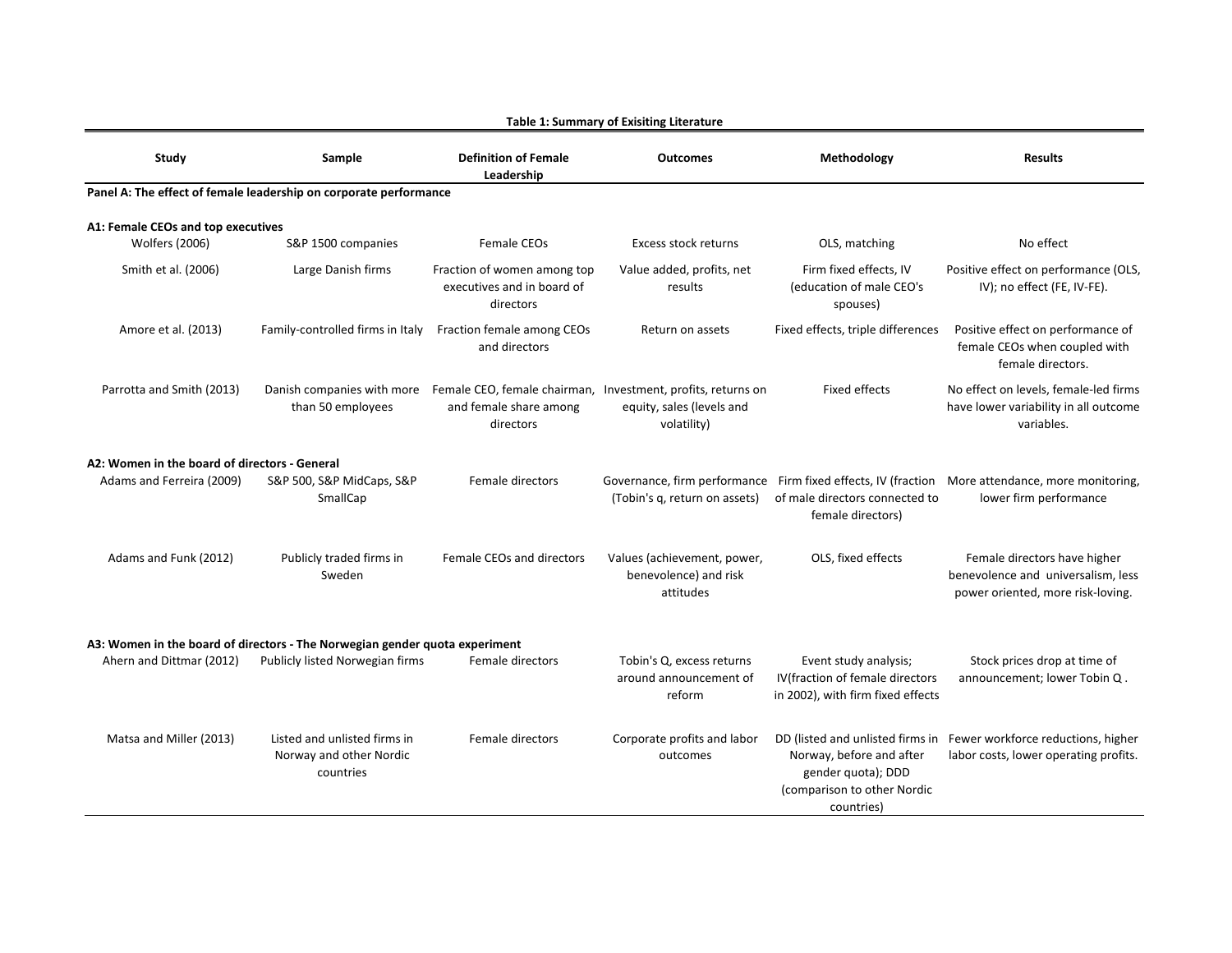| Study                              | Sample                                                        | <b>Definition of Female</b><br>Leadership     | <b>Outcomes</b>                                                                                                                   | Methodology                                                                                          | <b>Results</b>                                                                                                                                                                     |
|------------------------------------|---------------------------------------------------------------|-----------------------------------------------|-----------------------------------------------------------------------------------------------------------------------------------|------------------------------------------------------------------------------------------------------|------------------------------------------------------------------------------------------------------------------------------------------------------------------------------------|
|                                    | Panel B: The effect of female leadership on employee outcomes |                                               |                                                                                                                                   |                                                                                                      |                                                                                                                                                                                    |
| Flabbi et al. (2013)               | Italian manufacturing firms                                   | CEO                                           | Female executives and female Sales, value added and TFP per<br>worker; wages.                                                     | Fixed effects                                                                                        | Positive interaction effect of female<br>leadership and female workers on<br>firm performance; female leaderhsip<br>raises female wages at the top,<br>lowers wages at the bottom. |
| Cardoso and Winter-Ebmer<br>(2007) | Private Portuguese firms in<br>manufacturing and services     | Female owners or female top-<br>paid managers | <b>Wages</b>                                                                                                                      | OLS, fixed effects                                                                                   | Higher female wages and lower male<br>wages in female-led firms.                                                                                                                   |
| Tate and Yang (2014)               | Non-farm establishments in 23<br>US states                    | Fraction female among top 5<br>paid workers   | Wage loss following plant<br>closure                                                                                              | Diff in Diff (comparison of<br>workers who move from same<br>closing plant to same hiring<br>plant). | Women experience smaller relative<br>wage loss after displacement if hired<br>by female-led firms.                                                                                 |
| Bertrand et al. (2014)             | Public limited liability (ASA)<br>companies in Norway         | Female directors                              | Representation of women at<br>various percentiles of the wage in 2002), with firm fixed effects<br>distribution; gender wage gap. | IV (fraction of female directors                                                                     | Increased representation of women<br>among top 5 highest earners; no<br>effect at other points in the<br>distrbution; no effect on the gender<br>wage gap                          |
| Matsa and Miller (2014)            | Privately owned US firms                                      | Majority female in ownership<br>and control   | Workforce reductions during<br><b>Great Recession</b>                                                                             | OLS with extensive set of<br>controls, matching.                                                     | Female owned firms had smaller<br>workforce reductions.                                                                                                                            |

#### **Table 1 (contd.): Summary of Exisiting Literature**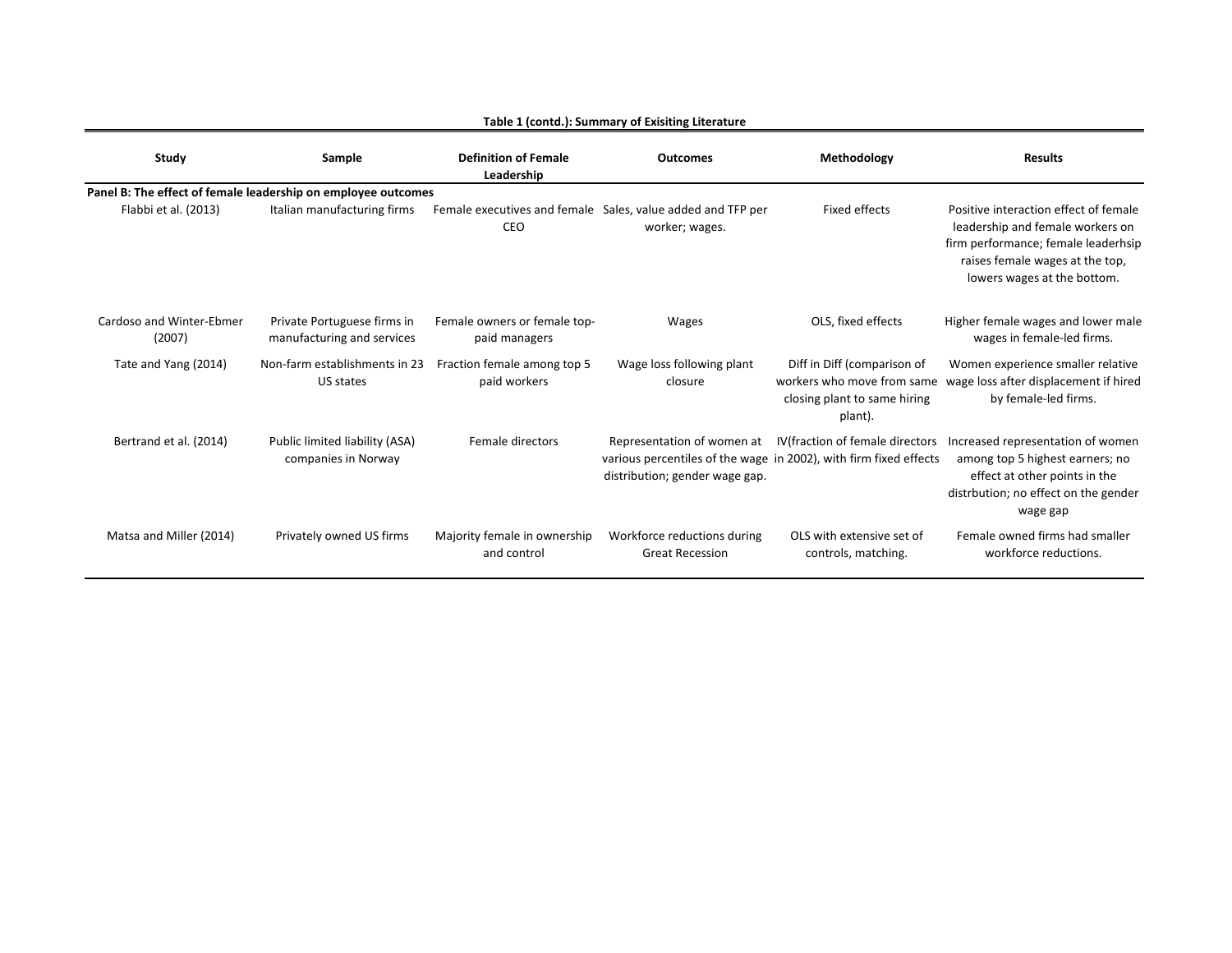|       |                | Number of         | Fraction women  | Fraction women |
|-------|----------------|-------------------|-----------------|----------------|
|       | Number of      | establishments in | in top layer of | among working  |
| Year  | establishments | the analysis      | management      | proprietors    |
| 1993  | 4,265          | 3,346             |                 | 0.156          |
| 1994  | 4,154          | 3,168             |                 |                |
| 1995  | 4,134          | 3,063             |                 |                |
| 1996  | 4,949          | 3,363             |                 |                |
| 1997  | 4,591          | 2,935             |                 | 0.080          |
| 1998  | 5,364          | 3,202             |                 | 0.092          |
| 1999  | 5,749          | 3,354             |                 | 0.107          |
| 2000  | 9,776          | 6,069             |                 | 0.099          |
| 2001  | 11,522         | 7,084             |                 | 0.104          |
| 2002  | 11,988         | 7,079             |                 | 0.116          |
| 2003  | 12,233         | 6,625             |                 | 0.116          |
| 2004  | 12,533         | 6,770             | 0.139           | 0.116          |
| 2005  | 12,904         | 6,768             |                 | 0.117          |
| 2006  | 12,867         | 6,483             |                 | 0.122          |
| 2007  | 12,366         | 6,360             |                 | 0.122          |
| 2008  | 12,427         | 6,206             | 0.151           | 0.130          |
| 2009  | 12,900         | 6,295             |                 | 0.140          |
| 2010  | 13,304         | 5,883             |                 | 0.140          |
| 2011  | 13,317         | 5,886             |                 | 0.151          |
| 2012  | 13,707         | 6,204             | 0.185           | 0.158          |
| Total | 195,050        | 106,143           | 0.158           | 0.123          |

**Table 2: Sample Description and Fraction of Women in Management**

**Notes:** Author's calculations based on the IAB Establishment Panel and Linked Employer-Employee data. *Proprietors* also include family members of the proprietors. The *top management* includes executives, proprietors, directors, branch managers and works managers.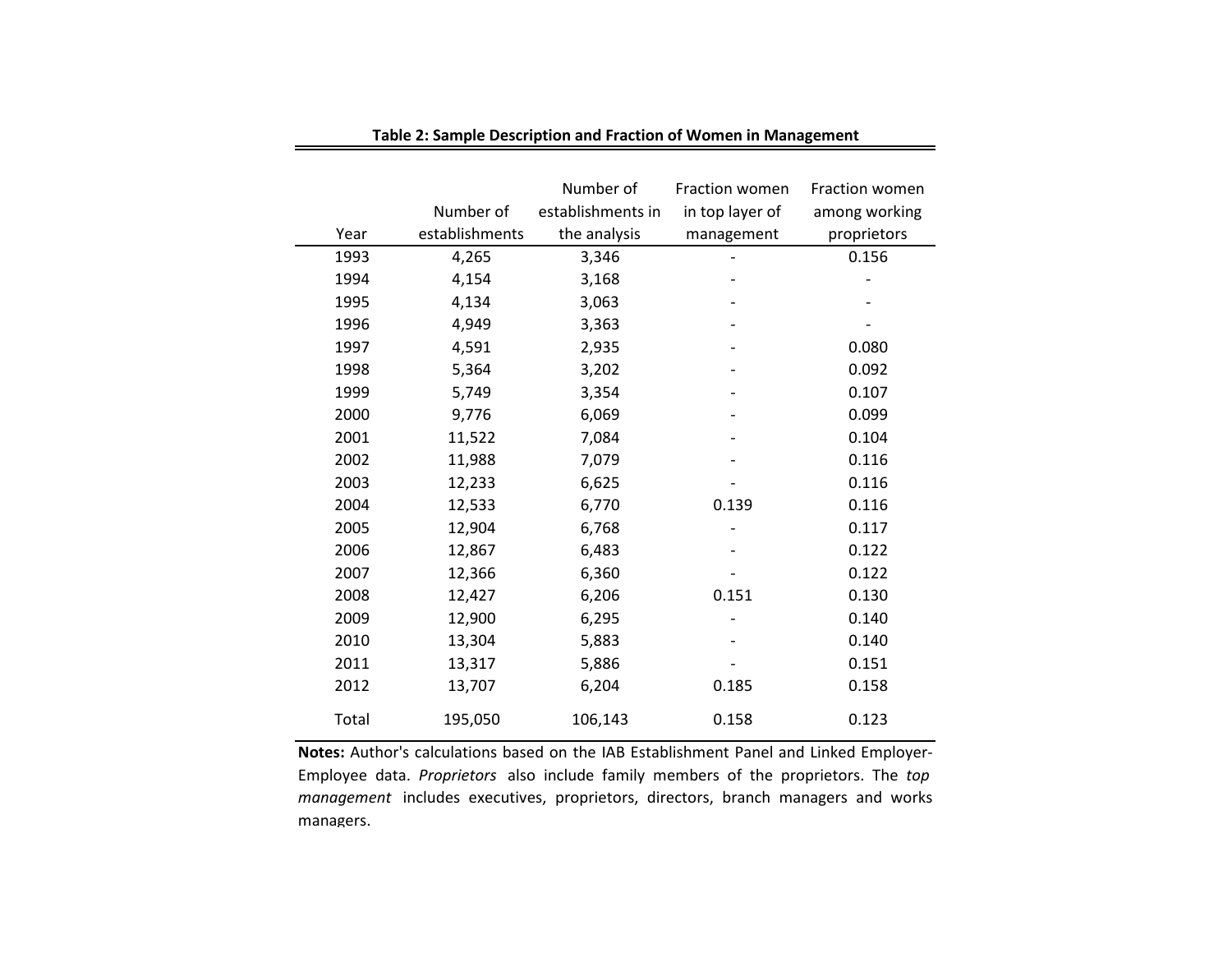|                           | N      | Frequency |                            | N      | Frequency |
|---------------------------|--------|-----------|----------------------------|--------|-----------|
| Size:                     |        |           | Type:                      |        |           |
| 10-19                     | 13,636 | 0.129     | Single                     | 54,191 | 0.566     |
| 20-49                     | 25,616 | 0.241     | <b>Branch</b>              | 26,899 | 0.281     |
| 50-99                     | 16,861 | 0.159     | <b>Head Office</b>         | 14,675 | 0.153     |
| 100-199                   | 14,673 | 0.138     |                            |        |           |
| 200-499                   | 17,240 | 0.162     | Collective wage agreement: |        |           |
| 500-999                   | 8,251  | 0.078     | Industry-wide              | 58,846 | 0.617     |
| 1000-4999                 | 8,915  | 0.084     | Company                    | 7,317  | 0.010     |
| $5000+$                   | 951    | 0.009     | No agreement               | 7,317  | 0.283     |
| Sector:                   |        |           | Region:                    |        |           |
| Agriculture               | 937    | 0.009     | Schleswig-Holstein         | 6,938  | 0.065     |
| Mining                    | 2,310  | 0.022     | Hamburg                    | 4,016  | 0.038     |
| Manufacturing             | 30,140 | 0.284     | Niedersachsen              | 11,643 | 0.110     |
| Construction              | 6,623  | 0.062     | <b>Bremen</b>              | 6,701  | 0.063     |
| Retail                    | 12,729 | 0.120     | Nordrhein-Westfalen        | 18,559 | 0.175     |
| Transport                 | 5,434  | 0.051     | Hessen                     | 9,978  | 0.094     |
| Finance                   | 4,498  | 0.042     | Rheinland-Pfalz/Saarland   | 7,480  | 0.071     |
| Education                 | 3,977  | 0.038     | Baden-W rttemberg          | 13,359 | 0.126     |
| Health                    | 9,786  | 0.092     | Bayern                     | 13,388 | 0.126     |
| Public                    | 12,220 | 0.115     | Saarland                   | 5,699  | 0.054     |
| Other                     | 8,624  | 0.081     | Berlin                     | 8,382  | 0.079     |
| Legal form:               |        |           | Observations:              |        |           |
| Individually-owned        | 6,563  | 0.068     | 1                          | 7,559  | 0.299     |
| Partnership               | 5,809  | 0.060     | 2                          | 4,125  | 0.163     |
| Limited liability company | 53,534 | 0.554     | 3                          | 2,481  | 0.098     |
| Company limited by shares | 6,999  | 0.072     | $4+$                       | 11,151 | 0.440     |
| Public corporation        | 16,454 | 0.170     |                            |        |           |
| Other                     | 7,317  | 0.076     |                            |        |           |

**Table 3: Summary Statistics of Establishments**

**Notes:** *N* is the n. of establishments in the panel. All variables are 0/1 dummies, and the frequency represents the fraction of each category in the sample. *Size* represents total employment as reported in the Establishment Survey, inclusive of workers not subject to Social Security. *Branch* also includes middle-level authorities.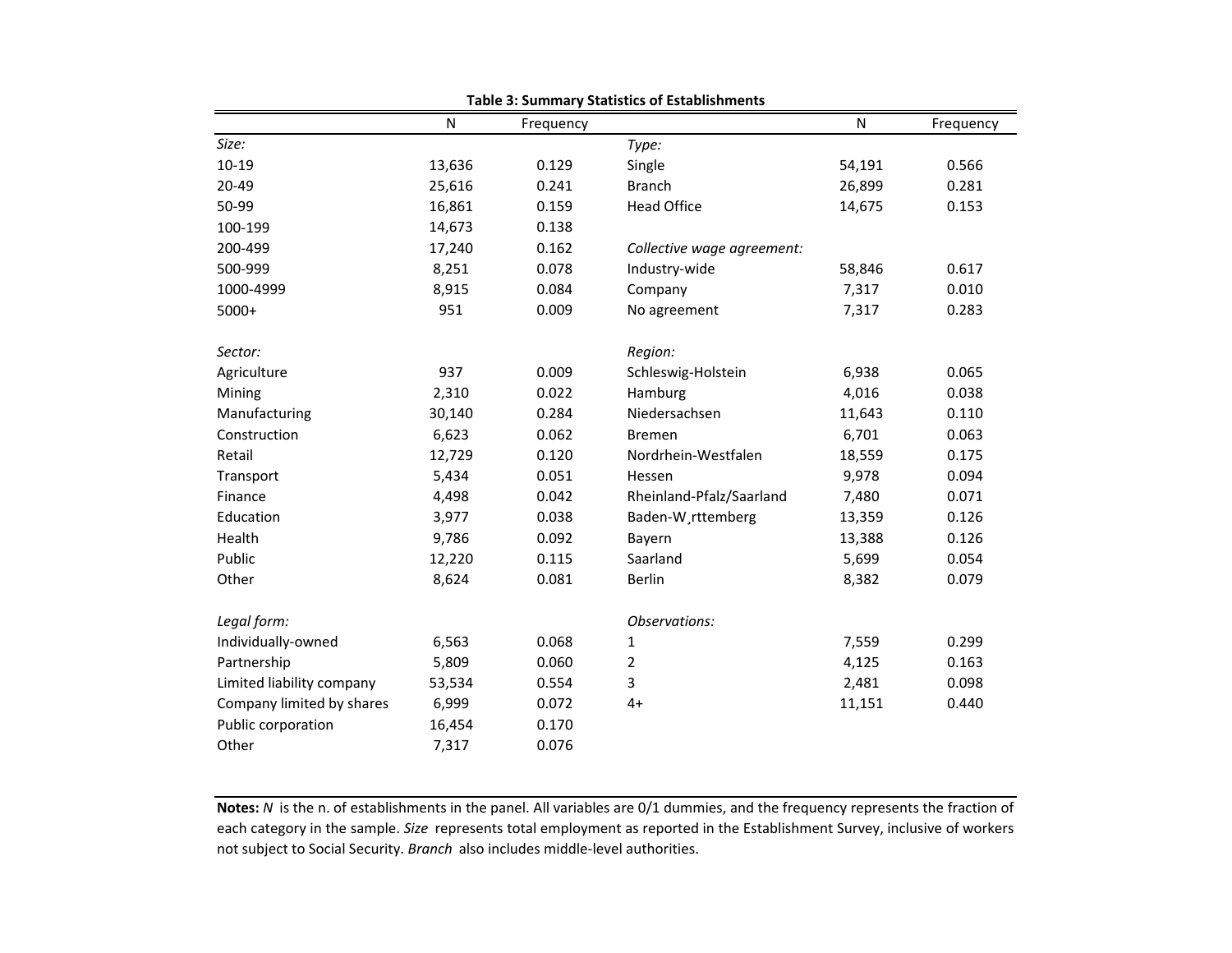| <b>Panel A: Firm outcomes</b>            |              |        |                          |           |                |              |
|------------------------------------------|--------------|--------|--------------------------|-----------|----------------|--------------|
|                                          | $\mathsf{N}$ | Mean   | exp(Mean)                | Std. Dev. | Min            | Max          |
| Log (business volume per worker)         | 55,425       | 11.733 | 124,661.8                | 1.137     | $-4.635$       | 19.067       |
| Log (investments per worker)             | 65,029       | 5.337  | 207.9                    | 5.152     | $-8.825$       | 15.578       |
| Log (wage bill per worker)               | 90,857       | 7.642  | 2,083.0                  | 0.474     | 4.017          | 10.192       |
| Log (employment)                         | 106,143      | 4.670  | 106.7                    | 1.507     | 2.303          | 11.167       |
| Hiring rate                              | 78,229       | 0.052  |                          | 0.128     | 0              | $\mathbf{1}$ |
| <b>Termination rate</b>                  | 78,303       | 0.049  | $\overline{\phantom{a}}$ | 0.107     | 0              | 1            |
| Pct. workers on flexible time            | 53,424       | 0.507  | $\blacksquare$           | 0.455     | 0              | $\mathbf{1}$ |
| Female friendly policy index             | 26,094       | 0.146  |                          | 0.204     | 0              | $\mathbf{1}$ |
| Any workplace childcare facilities       | 26,067       | 0.086  |                          | 0.281     | 0              | 1            |
| Any help for employees on parental leave | 26,051       | 0.262  |                          | 0.440     | 0              | 1            |
| Any promotion of female junior staff     | 26,045       | 0.096  |                          | 0.294     | $\Omega$       | 1            |
| Panel B: Employee Outcomes (bottom 95%)  |              |        |                          |           |                |              |
|                                          | $\mathsf{N}$ | Mean   | exp(Mean)                | Std. Dev. | Min            | Max          |
| Log female full-time employment          | 87,252       | 2.875  | 17.7                     | 1.741     | 0              | 9.039        |
| Log male full-time employment            | 87,252       | 3.567  | 35.4                     | 1.837     | 0              | 10.727       |
| Log female part-time employment          | 87,252       | 2.225  | 9.3                      | 1.747     | $\Omega$       | 8.688        |
| Log male part-time employment            | 87,252       | 1.102  | 3.0                      | 1.348     | $\overline{0}$ | 8.219        |
| Log female full-time wage                | 75,107       | 4.182  | 65.5                     | 0.412     | $-1.282$       | 5.153        |
| Log male full-time wage                  | 75,616       | 4.352  | 77.7                     | 0.401     | $-0.692$       | 5.153        |
| Log female part-time wage                | 55,666       | 3.377  | 29.3                     | 1.016     | $-2.659$       | 5.153        |
| Log male part-time wage                  | 70,295       | 3.531  | 34.2                     | 0.709     | $-1.965$       | 5.135        |

**Table 4: Summary Statistics of Dependent Variables**

**Notes:** *Business volume* is either sales or assets in the calendar year prior to the survey. *Wage bill* is the monthly wage bill in June. *Business volume* and *Investments* are measured for private sector firms only. *Female friendly policy index* is the average of seven female friendly policies: provision of childcare, parental leave, promotion and mentoring of female junior staff, support for employees with relatives requiring care, consideration of needs of employees with care responsibilities, member of a network of family friendly companies (all 0/1 dummies), and other (unspecified). In Panel B, outcomes refer to bottom 95% wage workers: employment is the number of workers, and wages are per day. All monetary values measured in 2005 euros.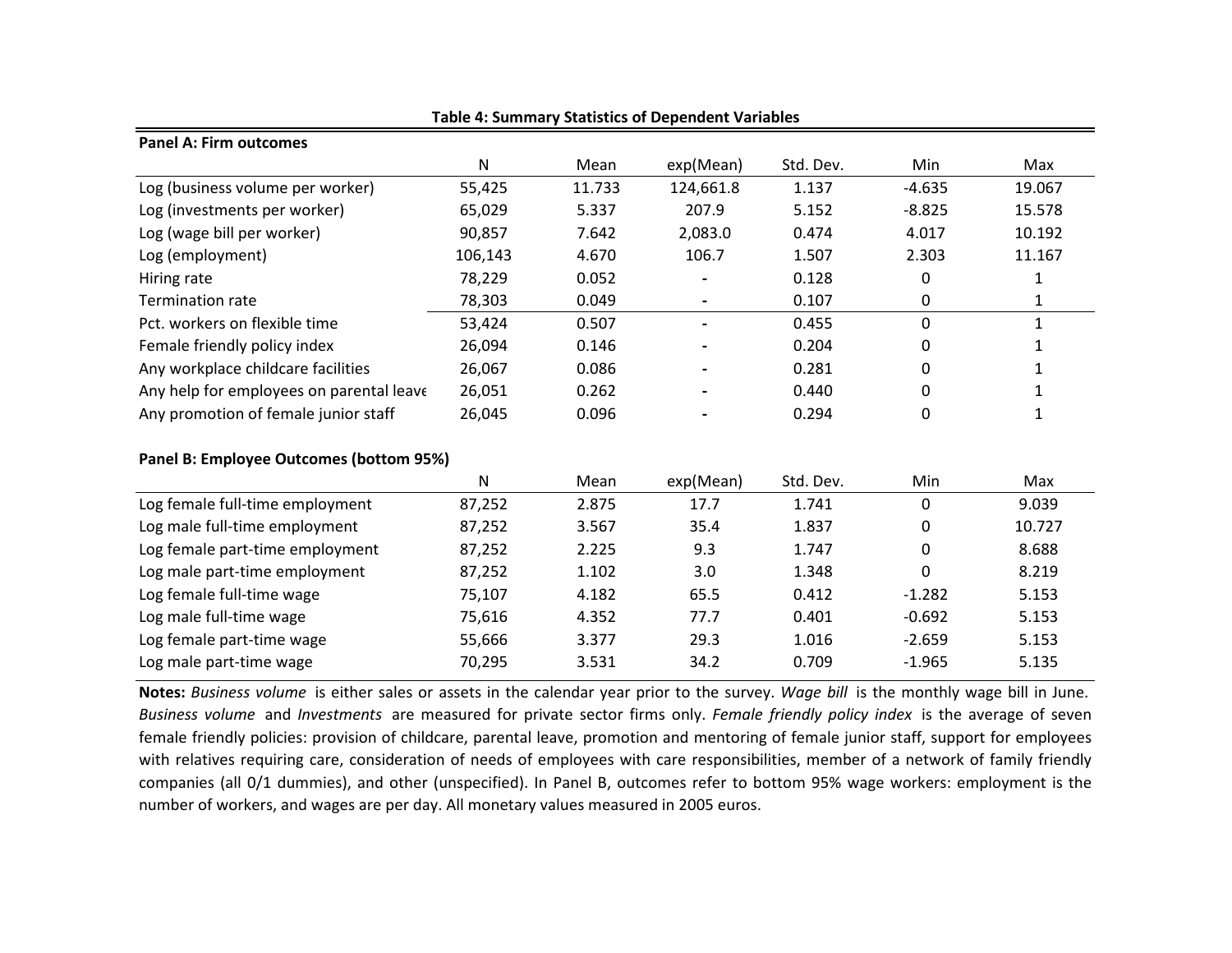| <b>PANEL A</b>        |                                  |                  |            |                    |                              |            |                 |                            |            |  |
|-----------------------|----------------------------------|------------------|------------|--------------------|------------------------------|------------|-----------------|----------------------------|------------|--|
|                       | Log (business volume per worker) |                  |            |                    | Log (investments per worker) |            |                 | Log (wage bill per worker) |            |  |
|                       | <b>OLS</b>                       | FE               | FE+t       | <b>OLS</b>         | FE.                          | FE+t       | OLS             | FE                         | FE+t       |  |
| Fraction women in top | $***$<br>$-0.368$                | 0.001            |            | $-1.353$           | ***<br>$-0.311$              |            | ***<br>$-0.188$ | 0.012                      | 0.059      |  |
| layer of management   | (0.038)                          | (0.113)          |            | (0.222)            | (1.212)                      |            | (0.015)         | (0.031)                    | (0.065)    |  |
|                       | ${7,009}$                        | ${7,009}$        |            | ${8,294}$          | ${8,294}$                    |            | ${15,445}$      | ${15,445}$                 | ${4,140}$  |  |
| Fraction women among  | $***$<br>$-0.249$                | 0.001            | $-0.006$   | $-0.742$           | ***<br>$-0.030$              | $-0.033$   | ***<br>$-0.149$ | $-0.012$                   | $-0.013$   |  |
| working proprietors   | (0.028)                          | (0.015)          | (0.015)    | (0.136)            | (0.193)                      | (0.236)    | (0.012)         | (0.010)                    | (0.011)    |  |
|                       | ${35,208}$                       | ${35,208}$       | ${28,336}$ | ${40,375}$         | ${40,375}$                   | ${32,913}$ | ${54,916}$      | ${54,916}$                 | ${42,696}$ |  |
| <b>PANEL B</b>        |                                  |                  |            |                    |                              |            |                 |                            |            |  |
|                       |                                  | Log (employment) |            | <b>Hiring Rate</b> |                              |            |                 | <b>Termination Rate</b>    |            |  |
|                       | OLS                              | <b>FE</b>        | FE+t       | <b>OLS</b>         | FE.                          | FE+t       | <b>OLS</b>      | FE                         | FE+t       |  |
| Fraction women in top | $***$<br>$-0.378$                | 0.012            | 0.015      | 0.021              | $***$<br>0.000               | $-0.004$   | $***$<br>0.017  | 0.005                      | $-0.004$   |  |
| layer of management   | (0.033)                          | (0.032)          | (0.042)    | (0.005)            | (0.015)                      | (0.020)    | (0.004)         | (0.010)                    | (0.015)    |  |
|                       | ${18,410}$                       | ${18,410}$       | ${5,325}$  | ${14,295}$         | ${14,295}$                   | ${4,272}$  | ${14,306}$      | ${14,306}$                 | ${4,290}$  |  |
| Fraction women among  | $-0.272$ ***                     | 0.000            | 0.010      | 0.025              | ***<br>0.004                 | $-0.006$   | ***<br>0.017    | $-0.001$                   | $-0.004$   |  |
| working proprietors   | (0.029)                          | (0.010)          | (0.008)    | (0.004)            | (0.004)                      | (0.005)    | (0.004)         | (0.003)                    | (0.004)    |  |
|                       | ${61,865}$                       | ${61,865}$       | ${48,381}$ | ${46,147}$         | ${46,147}$                   | ${38,109}$ | ${46,203}$      | ${46,203}$                 | ${38,165}$ |  |

#### **Table 5: Fraction of Women in Top Management and Establishment Outcomes**

**Notes.** In all specifications we also control for firm size, year, sector, legal form, establishment type (single establishment, branch, company headquarters), presence of a wage agreement, and region fixed effects, plus mean age, mean tenure, % college and % foreign among workers in top 5% wage. In *FE* columns we additionally include establishment fixed-effects, and in *FE+t* columns establishment-specific time trends (linear). *FE+t* estimates of the fraction of women in top layer of management not available for business volume and investments, which are not observed in 2012. Standard errors clustered at firm level in brackets, number of observations in curly brackets. See also footnotes to Tables 2-4.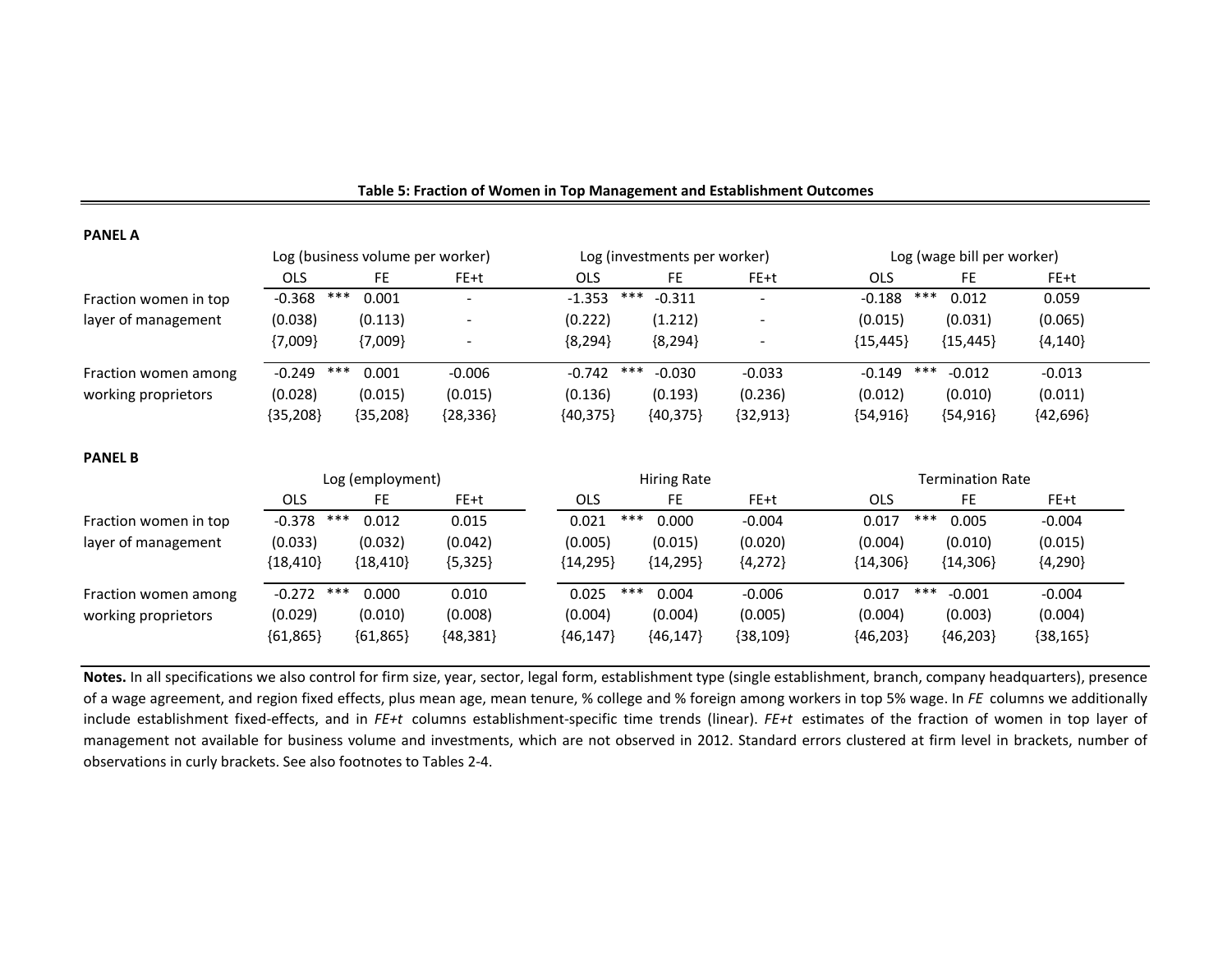| . <sub>m</sub> .            |            |                               |            |                              |           |  |  |  |  |
|-----------------------------|------------|-------------------------------|------------|------------------------------|-----------|--|--|--|--|
|                             |            | Pct. workers on flexible time |            | Female friendly policy index |           |  |  |  |  |
|                             | <b>OLS</b> | FE.                           | FE+t       | <b>OLS</b><br>FE.            | FE+t      |  |  |  |  |
| Fraction women in top layer | $-0.031$   | ***<br>$-0.041$               | $-0.039$   | ***<br>0.025<br>0.021        | 0.015     |  |  |  |  |
| of management               | (0.012)    | (0.040)                       | (0.089)    | (0.005)<br>(0.018)           | (0.033)   |  |  |  |  |
|                             | ${18,191}$ | ${18,191}$                    | ${5,267}$  | ${18,336}$<br>${18,336}$     | ${5,298}$ |  |  |  |  |
| Fraction women among        | $-0.019$   | $-0.029$                      | $-0.027$   | ***<br>0.013<br>0.015        | 0.020     |  |  |  |  |
| working proprietors         | (0.012)    | (0.019)                       | (0.025)    | (0.005)<br>(0.017)           | (0.029)   |  |  |  |  |
|                             | ${35,614}$ | {35,614}                      | ${24,520}$ | ${17,300}$<br>${17,300}$     | ${5,620}$ |  |  |  |  |
|                             |            |                               |            |                              |           |  |  |  |  |
|                             |            |                               |            |                              |           |  |  |  |  |

#### **Table 6: Fraction of Women in Top Management and Female Friendly Policies**

#### **PANEL B**

|                             |              | Any workplace childcare facilities |           |            |            | Any help for employees on parental leave | Any promotion of female junior staff |            |           |
|-----------------------------|--------------|------------------------------------|-----------|------------|------------|------------------------------------------|--------------------------------------|------------|-----------|
|                             | <b>OLS</b>   | FE                                 | FE+t      | <b>OLS</b> | FE.        | FE+t                                     | <b>OLS</b>                           | FE         | FE+t      |
| Fraction women in top layer | ***<br>0.038 | 0.037                              | 0.026     | 0.011      | 0.015      | $-0.020$                                 | ***<br>0.024                         | 0.006      | 0.016     |
| of management               | (0.008)      | (0.029)                            | (0.044)   | (0.011)    | (0.047)    | (0.093)                                  | (0.008)                              | (0.029)    | (0.055)   |
|                             | ${18,312}$   | ${18,312}$                         | ${5,295}$ | ${18,297}$ | ${18,297}$ | ${5,277}$                                | ${18,294}$                           | ${18,294}$ | ${5,265}$ |
| Fraction women among        | 0.011        | 0.027                              | 0.037     | 0.012      | $-0.003$   | 0.024                                    | ***<br>0.037                         | 0.023      | $-0.004$  |
| working proprietors         | (0.007)      | (0.027)                            | (0.041)   | (0.011)    | (0.045)    | (0.078)                                  | (0.007)                              | (0.029)    | (0.044)   |
|                             | ${17,284}$   | ${17,284}$                         | ${5,617}$ | ${17,271}$ | ${17,271}$ | ${5,610}$                                | ${17,265}$                           | ${17,265}$ | ${5,603}$ |

**Notes.** *Female friendly policy index* is the average of seven female friendly policies. In all specifications we also control for firm size, year, sector, legal form, establishment type (single establishment, branch, company headquarters), presence of a wage agreement, and region fixed effects, plus mean age, mean tenure, % college and % foreign among workers in top 5% wage. In *FE* columns we additionally include establishment fixed-effects, and in *FE+t* columns establishment-specific time trends (linear). Standard errors clustered at firm level in brackets, number of observations in curly brackets. See also footnotes to Tables 2-4.

#### **PANEL A**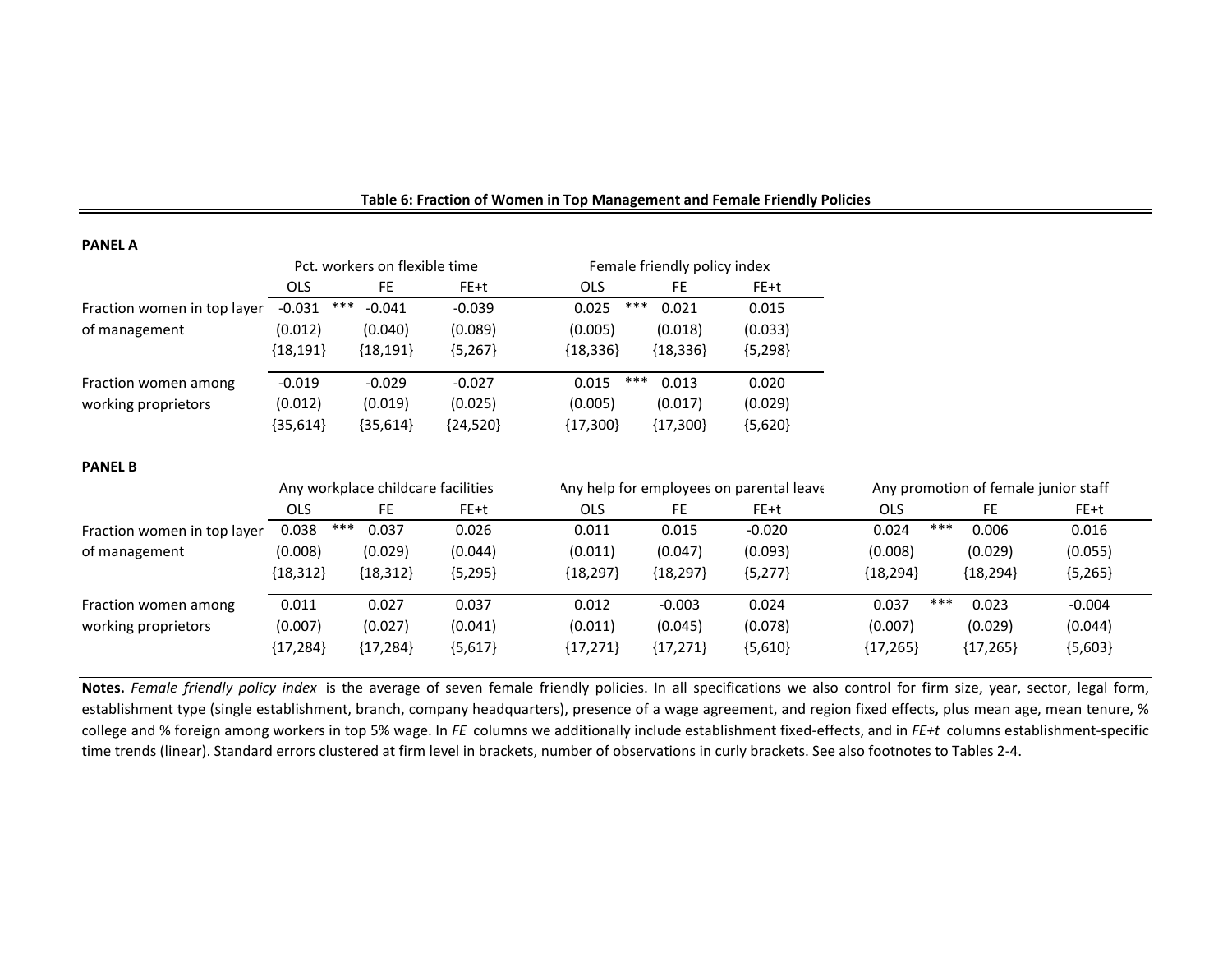| <b>PANEL A</b>        |                 |                                   |            |                                 |            |  |  |
|-----------------------|-----------------|-----------------------------------|------------|---------------------------------|------------|--|--|
|                       |                 | Log (female full-time employment) |            | Log (male full-time employment) |            |  |  |
|                       | <b>OLS</b>      | FE.                               | FE+t       | <b>OLS</b><br><b>FE</b>         | FE+t       |  |  |
| Fraction women in top | ***<br>$-0.140$ | 0.059                             |            | ***<br>$-0.858$<br>0.007        |            |  |  |
| layer of management   | (0.050)         | (0.080)                           |            | (0.053)<br>(0.082)              |            |  |  |
|                       | ${11,448}$      | ${11,456}$                        |            | ${11,448}$<br>${11,456}$        |            |  |  |
| Fraction women among  | ***<br>$-0.132$ | $-0.001$                          | $-0.002$   | ***<br>$-0.012$<br>$-0.574$     | $-0.004$   |  |  |
| working proprietors   | (0.040)         | (0.017)                           | (0.016)    | (0.041)<br>(0.016)              | (0.014)    |  |  |
|                       | ${49,088}$      | ${49,127}$                        | ${37,430}$ | ${49,088}$<br>${49,127}$        | ${37,430}$ |  |  |
| <b>PANEL B</b>        |                 |                                   |            |                                 |            |  |  |
|                       |                 | Log (female part-time employment) |            | Log (male part-time employment) |            |  |  |
|                       | <b>OLS</b>      | FE.                               | FE+t       | <b>OLS</b><br><b>FE</b>         | FE+t       |  |  |
| Fraction women in top | $\ast$<br>0.096 | 0.054                             |            | ***<br>$-0.275$<br>0.016        |            |  |  |
| layer of management   | (0.050)         | (0.094)                           |            | (0.045)<br>(0.110)              |            |  |  |
|                       | ${11,448}$      | ${11,456}$                        |            | ${11,448}$<br>${11,456}$        |            |  |  |
| Fraction women among  | $-0.002$        | $-0.001$                          | 0.021      | ***<br>0.001<br>$-0.150$        | 0.028      |  |  |
| working proprietors   | (0.041)         | (0.021)                           | (0.019)    | (0.035)<br>(0.024)              | (0.026)    |  |  |
|                       | ${49,088}$      | ${49,127}$                        | ${37,430}$ | ${49,127}$<br>${49,088}$        | ${37,430}$ |  |  |

**PANEL A**

**Notes.** All outcomes measured at time *t* , in 2005 euros (where applicable), and refer to the bottom 95% wage workers. Wages are per day. In all specifications we also control for firm size, year, sector, legal form, establishment type (single establishment, branch, company headquarters), presence of a wage agreement, and region fixed effects, plus mean age, mean tenure, % college and % foreign among workers in top 5% wage. In *FE* columns we additionally include establishment fixed-effects, and in *FE+t* columns establishment-specific time trends (linear). *FE+t* estimates of the fraction of women in top layer of management not available for employee-level outcomes, which are not observed in 2012. Standard errors clustered at firm level in brackets, number of observations in curly brackets. See also footnotes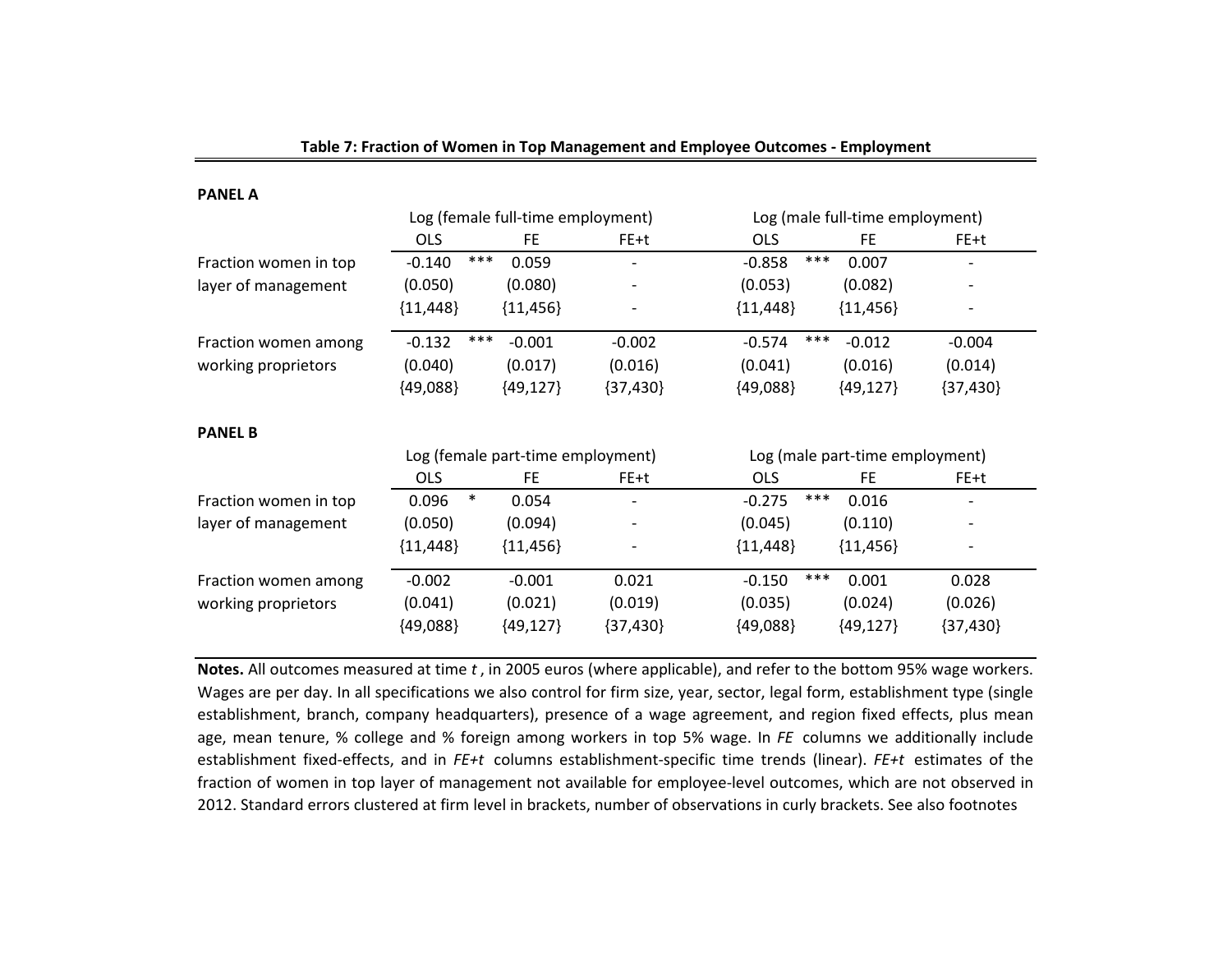| PANEL A                     |            |       |                              |       |                          |        |                            |        |                            |  |                          |  |
|-----------------------------|------------|-------|------------------------------|-------|--------------------------|--------|----------------------------|--------|----------------------------|--|--------------------------|--|
|                             |            |       | Log (female wage), full-time |       |                          |        |                            |        | Log (male wage), full-time |  |                          |  |
|                             | <b>OLS</b> |       | FE.                          |       | FE+t                     |        | <b>OLS</b>                 |        | FE.                        |  | FE+t                     |  |
| Fraction women in top layer | $-0.121$   | ***   | $-0.015$                     |       |                          |        | $-0.164$                   | ***    | $-0.004$                   |  |                          |  |
| of management               | (0.024)    |       | (0.056)                      |       |                          |        | (0.032)                    |        | (0.044)                    |  |                          |  |
|                             | ${9,857}$  |       | ${9,865}$                    |       | $\overline{\phantom{0}}$ |        | ${9,888}$                  |        | ${9,896}$                  |  |                          |  |
| Fraction women among        | $-0.108$   | ***   | $-0.027$                     | $***$ | $-0.016$                 | $\ast$ | $-0.139$                   | ***    | $-0.022$                   |  | $-0.001$                 |  |
| working proprietors         | (0.020)    |       | (0.013)                      |       | (0.009)                  |        | (0.032)                    |        | (0.023)                    |  | (0.009)                  |  |
|                             | ${41,880}$ |       | ${41,907}$                   |       | ${30,982}$               |        | ${42,396}$                 |        | ${42,424}$                 |  | ${31,494}$               |  |
| <b>PANEL B</b>              |            |       |                              |       |                          |        |                            |        |                            |  |                          |  |
|                             |            |       | Log (female wage), part-time |       |                          |        | Log (male wage), part-time |        |                            |  |                          |  |
|                             | <b>OLS</b> |       | FE.                          |       | FE+t                     |        | <b>OLS</b>                 |        | FE                         |  | FE+t                     |  |
| Fraction women in top layer | $-0.077$   | $***$ | 0.044                        |       |                          |        | $-0.125$                   | ***    | 0.092                      |  |                          |  |
| of management               | (0.037)    |       | (0.099)                      |       |                          |        | (0.051)                    |        | (0.181)                    |  |                          |  |
|                             | ${9,486}$  |       | ${9,492}$                    |       |                          |        | ${8,162}$                  |        | ${8,168}$                  |  | $\overline{\phantom{0}}$ |  |
| Fraction women among        | $-0.074$   | ***   | $-0.012$                     |       | $-0.004$                 |        | $-0.075$                   | $\ast$ | $-0.044$                   |  | $-0.035$                 |  |
| working proprietors         | (0.027)    |       | (0.013)                      |       | (0.012)                  |        | (0.042)                    |        | (0.032)                    |  | (0.037)                  |  |
|                             | ${39,279}$ |       | ${39,298}$                   |       | ${28,909}$               |        | ${32,046}$                 |        | ${32,063}$                 |  | ${23,034}$               |  |

**PANEL A**

**Notes.** All outcomes measured at time *t* , in 2005 euros (where applicable), and refer to the bottom 95% of wage workers. Wages are per day. In all specifications we also control for firm size, year, sector, legal form, establishment type (single establishment, branch, company headquarters), presence of a wage agreement, and region fixed effects, plus mean age, mean tenure, % college and % foreign among workers in top 5% wage. In *FE* columns we additionally include establishment fixed-effects, and in *FE+t* columns establishment-specific time trends (linear). *FE+t* estimates of the fraction of women in top layer of management not available for employee-level outcomes, which are not observed in 2012. Standard errors clustered at firm level in brackets, number of observations in curly brackets. See also footnotes to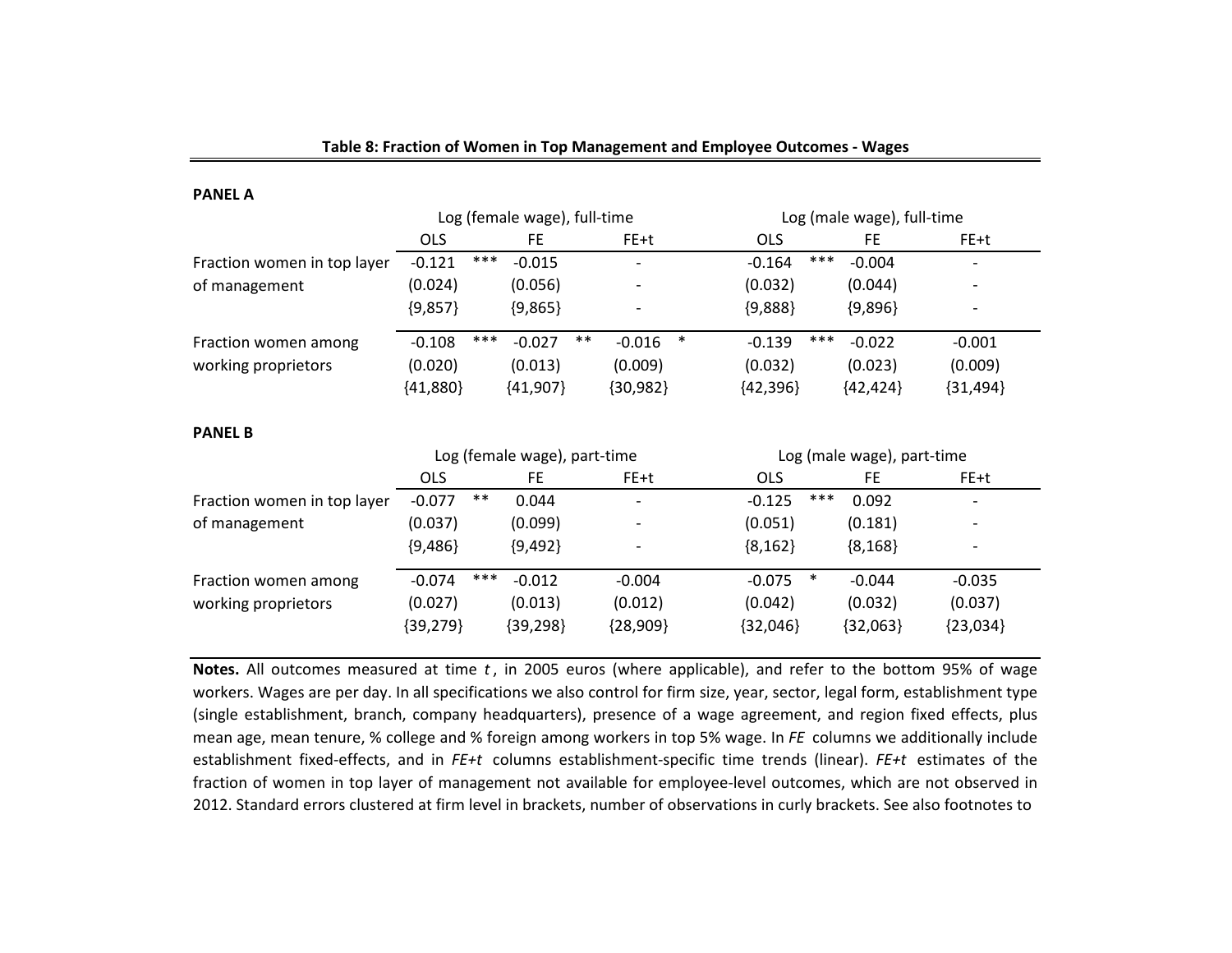|                      |             | 10-49                            |            | 50-499     |                                  |            |                                  | $500+$                       |           |
|----------------------|-------------|----------------------------------|------------|------------|----------------------------------|------------|----------------------------------|------------------------------|-----------|
| <b>PANEL A</b>       |             |                                  |            |            |                                  |            |                                  |                              |           |
|                      |             | Log (business volume per worker) |            |            | Log (business volume per worker) |            | Log (business volume per worker) |                              |           |
|                      | <b>OLS</b>  | FE.                              | FE+t       | <b>OLS</b> | FE.                              | FE+t       | OLS.                             | FE.                          | FE+t      |
| Fraction women among | $-0.043$    | $-0.012$                         | 0.007      | 0.038      | 0.037                            | $-0.066$   | 0.095                            | 0.078                        | 0.085     |
| working proprietors  | (0.039)     | (0.059)                          | (0.070)    | (0.050)    | (0.070)                          | (0.082)    | (0.118)                          | (0.128)                      | (0.179)   |
|                      | ${17,472}$  | ${17,472}$                       | ${14,051}$ | ${16,755}$ | ${16,755}$                       | ${13,595}$ | ${4,705}$                        | ${4,705}$                    | ${3,825}$ |
| <b>PANEL B</b>       |             |                                  |            |            |                                  |            |                                  |                              |           |
|                      |             | Female friendly policy index     |            |            | Female friendly policy index     |            |                                  | Female friendly policy index |           |
|                      | <b>OLS</b>  | <b>FE</b>                        | $FE + t$   | <b>OLS</b> | <b>FE</b>                        | FE+t       | OLS.                             | <b>FE</b>                    | FE+t      |
| Fraction women among | **<br>0.012 | 0.018                            | 0.043      | 0.019      | ***<br>0.011                     | $-0.002$   | 0.006                            | $-0.034$                     | $-0.092$  |
| working proprietors  | (0.006)     | (0.020)                          | (0.029)    | (0.008)    | (0.031)                          | (0.054)    | (0.031)                          | (0.112)                      | (0.212)   |
|                      | ${7,493}$   | ${7,493}$                        | ${2,477}$  | ${7,834}$  | ${7,834}$                        | ${2,515}$  | ${1,973}$                        | ${1,973}$                    | ${628}$   |

#### **Table 9: Fraction of Women Among Working Proprietors and Establishment Outcomes, by Establishment Size**

**Notes.** *Size* is the total employment at the establishment, including workers not subject to social security. In all specifications we also control for firm size, year, sector, legal form, establishment type (single establishment, branch, company headquarters), presence of a wage agreement, and region fixed effects, plus mean age, mean tenure, % college and % foreign among workers in top 5% wage. In *FE* columns we additionally include establishment fixed-effects, and in *FE+t* columns establishmentspecific time trends (linear). Standard errors clustered at firm level in brackets, number of observations in curly brackets. See also footnote to Tables 2-4.